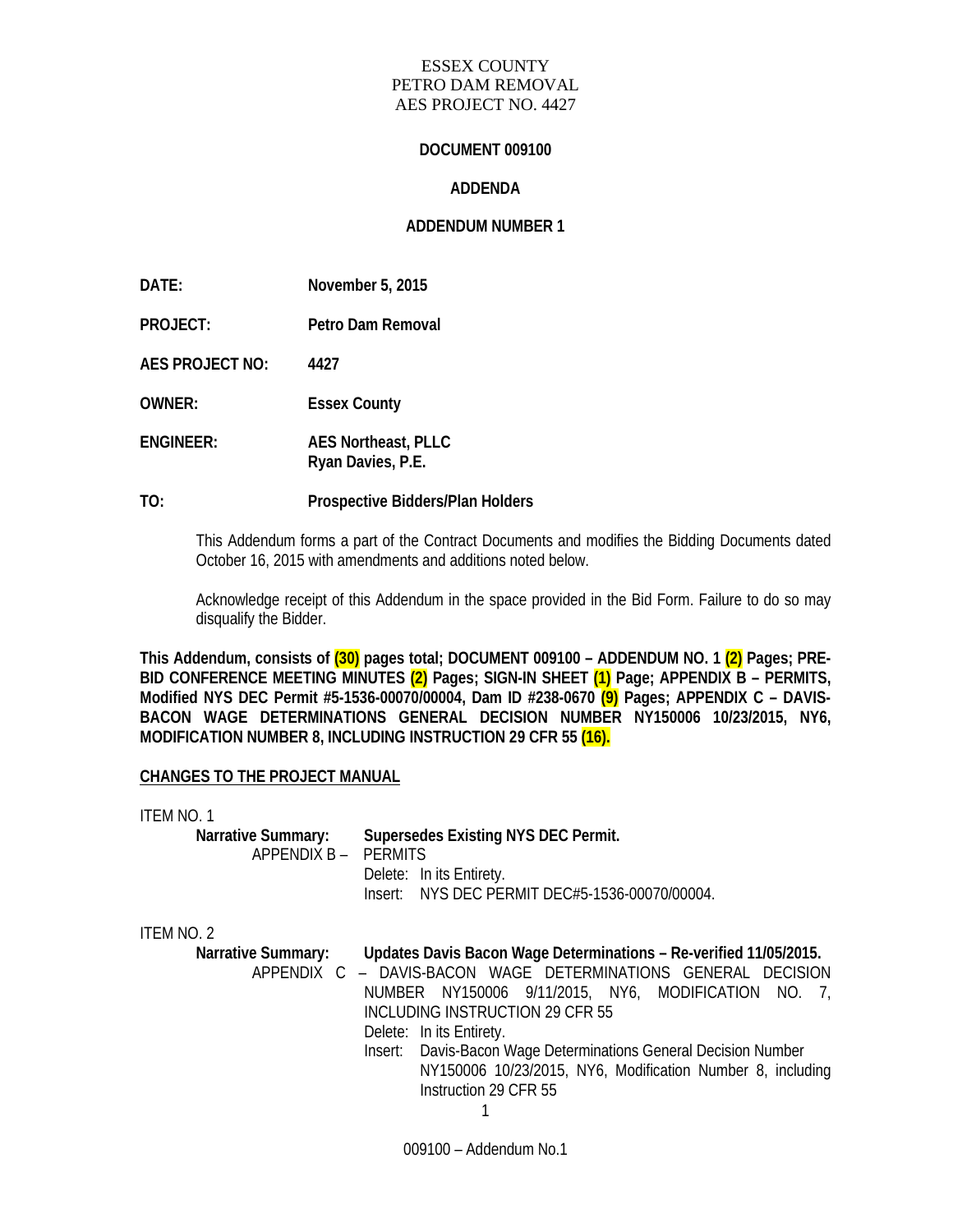## ESSEX COUNTY PETRO DAM REMOVAL AES PROJECT NO. 4427

#### **CLARIFICATIONS**

- 1. There are no as-built drawings of the dam.
- 2. The finish on the remaining portion shall not have any exposed steel, reinforcement, or loose concrete. Rough finish approved by the Engineer will be acceptable. A smooth sawcut will not be required.
- 3. Contractor to remove dam to lower outlet, as shown on the project plans.
- 4. The Contractor shall coordinate with the property Owner for access to site and utilization of property Owner's waste spoil location. The Contractor may contact Mr. Bill Petro, Jr at 518-585-5300 (home), 585-5418 (work), or 518-323-5410 (cell).
- 5. Contractor will be required to provide submittal for dewatering plan and erosion and sediment control plan. Submittals will be reviewed by Engineer and NYSDEC.

### **END OF DOCUMENT**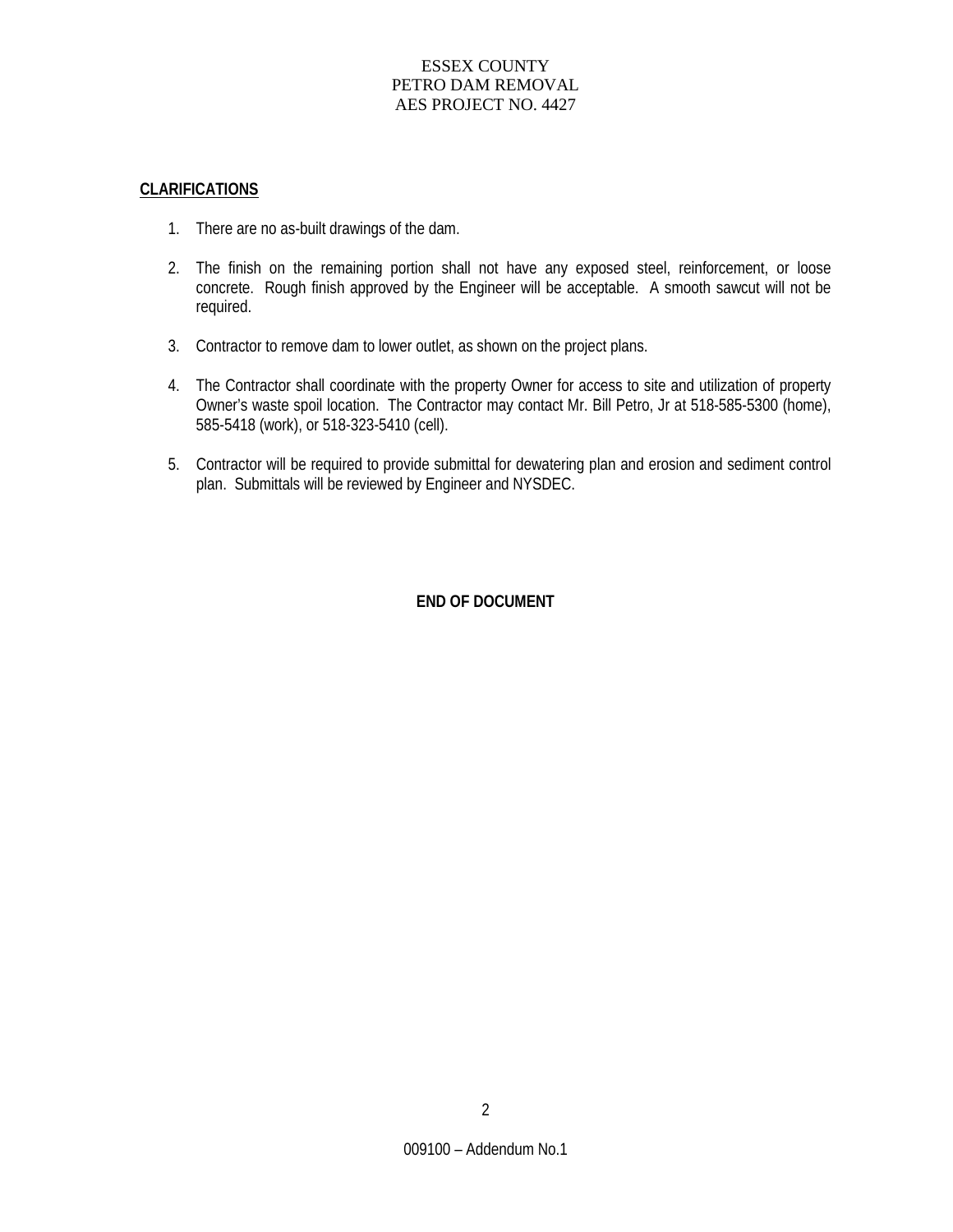## **Essex County Petro Dam Removal AES Project No. 4427**

## **PRE-BID CONFERENCE MEETING MINUTES**

## **October 30, 2015 at 10:00 A.M**.

- 1. Sign-in Sheet was distributed for all in attendance and attached to the Pre-Bid Conference Meeting Minutes.
- 2. Ryan Davies, PE of AES Northeast introduced himself as Project Manager/ Professional Engineer for AES.
- 3. At this time, Bids are due at **2:00 P.M. on Tuesday, November 10, 2015,** at the **Office of the Purchasing Agent, 7551 Court Street, Elizabethtown, NY 12932**, where bids will be opened and read aloud. Any bid received after **2:00 P.M. on Tuesday, November 10, 2015** will not be accepted and returned to the bidder unopened.
- 4. This Contract is being Bid as **(1) Prime Contract - (GC)** for General Construction work. Prime Contracts are being Bid as a Lump Sum and shall include any allowances specified in the Bidding documents.
- 5. Ryan Davies of AES Northeast provided a brief description to Remove the Petro Dam, including disposal of dam materials and restoration in the Town of Moriah, including the following:
	- **Base Bid (Lump Sum)** Bid Form: Include Document 004100, Bid Form Supplements, Appendix A, Cost Breakdown; Appendix B, List of Subcontractors/Suppliers; Appendix C, List of Project References (When Requested).
- 6. The required project substantial completion is by **December 15, 2015** and completed and ready for final payment by **January 15, 2016**.
- 7. Contractors were reminded of documents that should be included with their Bid, including:
	- Bid Security in the Amount of **5%**
	- Document 004100 Bid Form
	- Document 004300 Bid Form Supplements, including Appendix A, B & (C, when requested); and the following:
		- Essex County Bidder's Checklist (1 Page)
		- Essex County Certificate of Authority (1 Page)
		- Essex County Certification of Experience (1 Page)
		- Essex County Security Form #1: Consent of Surety (1 Page)
		- Essex County Statement of Surety's Intent (2 Pages)
		- Essex County Non-Collusive Bidding Certification (1 Page)
		- Essex County Contractor's Acknowledgement (1 Page)
	- Certification of Compliance with the Iran Divestment Act
- 8. The successful bidder will be required to provide Performance and Payment Bonds in an amount equal to 100% of the contract value.
- 9. In order for the Engineer and Essex County to review bids immediately, any bidder who has not worked with Essex County or AES Northeast previously, should submit a Statement of Contractor Qualifications with their Bid.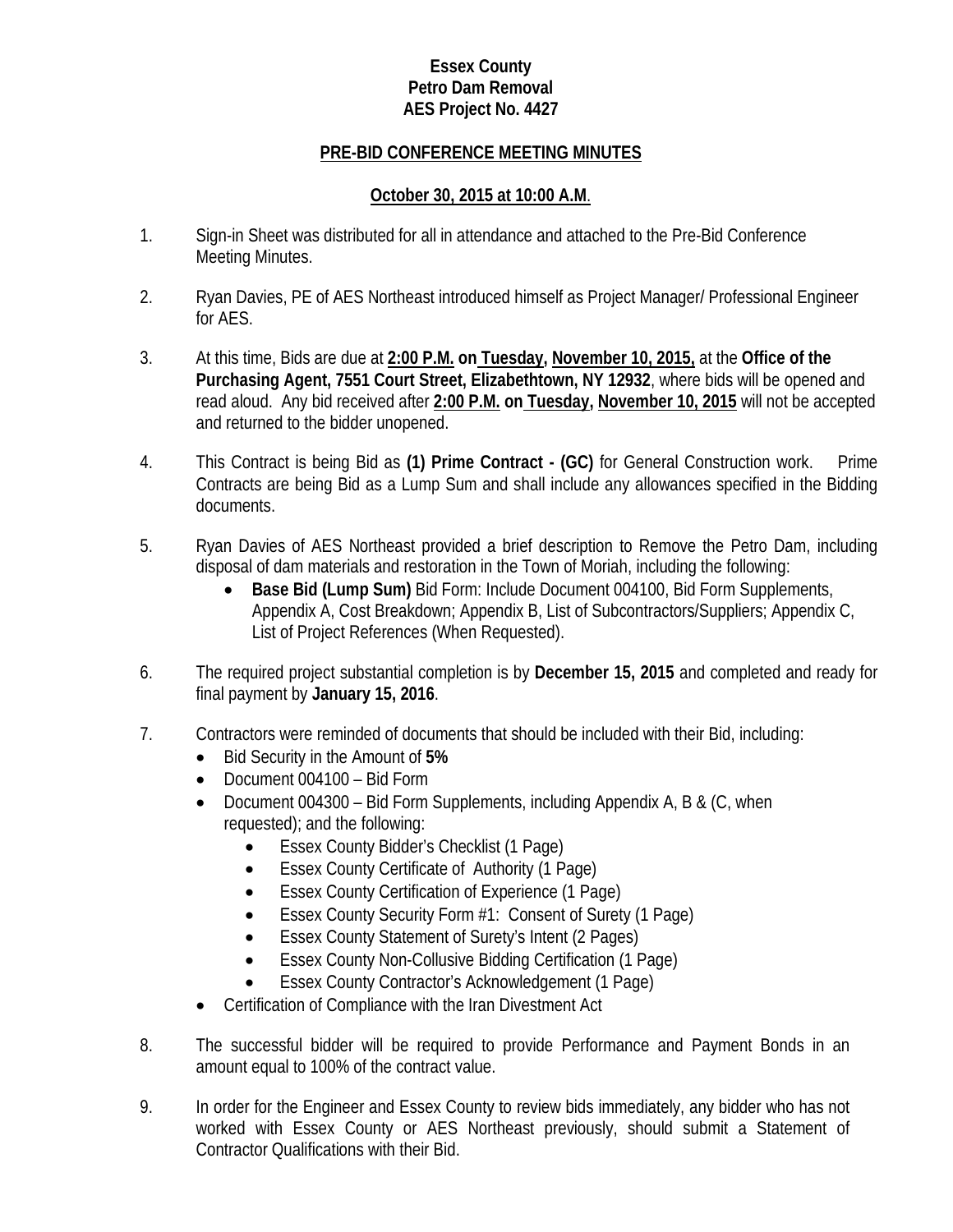- 10. This is a prevailing wage rate project and funded through Grant program U.S Department of Homeland Security FEMA (Federal Emergency Management Agency) Hazard Mitigation Grant Program (HMGP); therefore, both NYS Prevailing Wage Rates and Davis Bacon Wage Rates are included in the specification manual, Appendix A and C. **Contractors are required to pay subcontractors and workers the higher of the two rates for the particular classification**.
- 11. The contract **does not** require Contractors to utilize Minority and Women Business Enterprises (M/WBE) and Disadvantaged Business Enterprise Program (DBE), **but Owner encourages the use of M/WBE businesses whenever possible.**
- 12. Discussion was had regarding erosion and sediment control. SWPPP is not required for this project. Contractor must have a "**responsible person" for stormwater control on the project site at all times during construction. Responsible person to have a current certification from NYS DEC in stormwater control. New York Standards and Specifications for Erosion and Sediment Control and NYS Stormwater Management Design Manual shall be followed.**
- 13. Permits as indicated in the Appendices:
	- ACOE No. Permit Application NAN-2010-01180
	- NYS DEC #5-1536-00070/00004
	- APA Permit No. 2013-9
- 14. All in attendance were allowed to ask specific questions. All questions should be submitted in writing and all questions should be received by **November 4, 2015**.
- 15. All in attendance were invited to walk the project site.
- 16. With no further questions, the meeting was adjourned.

## END OF DOCUMENT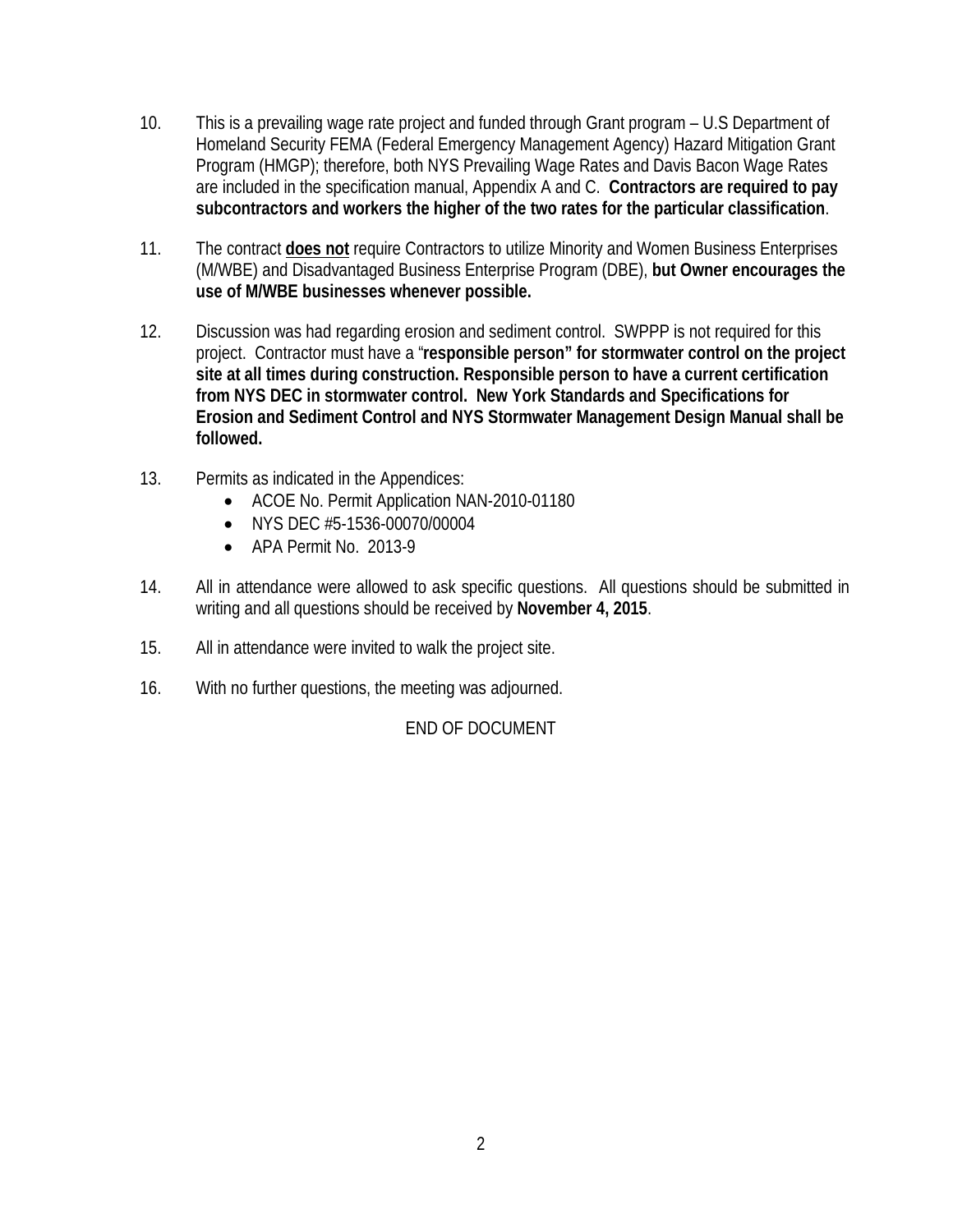Essex County<br>
<u>Essex</u> County PROJECT:

DATE: 10/30/2015

Petro Dam Removal

TIME: 10:00 A.M.

AES PROJECT NO: 4427

# **PRE-BID CONFERENCE SIGN-IN SHEET**

(PLEASE PRINT)

| <b>NAME</b>                              | <b>REPRESENTING</b>                                                    | <b>TELEPHONE</b><br>NO.                          | FAX NO.                  | E-MAIL                                                |
|------------------------------------------|------------------------------------------------------------------------|--------------------------------------------------|--------------------------|-------------------------------------------------------|
| Ryan E. Davies, P.E.                     | AES Northeast, PLLC                                                    | $(518) 561 - 1598$                               | (518) 561-1990           | RyanDavies@aesnortheast.com                           |
| JAY LAFarTAFINE                          | GW TATRO CONSTRUCTION                                                  |                                                  |                          | 802-644-8875 802-644-5020   jlafontuinde giv<br>t     |
|                                          | DugHesselting Fuller Excavating 534-4617 834-4617 dougeSullerexancelig |                                                  |                          |                                                       |
|                                          | DAVE RECKANN ESSEA CO SWED                                             |                                                  |                          | 962-8225962-4002 dreck-unewestriccom.                 |
| Lava Bened: A                            | Essex Co Swee                                                          |                                                  |                          | 962-8225 962-4002 Benedi rawestelcom                  |
| Tom MANFRED                              | $R$ $22$                                                               |                                                  |                          | 585-6782 585 2892 TON MANARED<br>2 REALE CONSTRUCTION |
| FRX Bakal                                | KCC                                                                    | $518351-1194$                                    |                          | EBake @ Daculling in                                  |
| William Petro<br>BILLHASECTINE           | owner<br>JOHN W SHEEHAN (SOM                                           | 546-3594                                         |                          |                                                       |
| Sam Mogentin                             | CHAMPTAIN CONTRACTE                                                    | $\frac{1518 - 546}{7232}$                        | $546 - 7232$             |                                                       |
| TONY LEEEKES                             | KCC                                                                    |                                                  | 518 722-5864 58-792-2458 | MEACHER YOHOTHIK<br>dacoccins, COM                    |
| Seth Shataw   Myre                       |                                                                        | 518.891.8822 Same                                |                          | Soche<br>maymond.Com                                  |
| erry<br>$\Omega$                         | ESE/AES                                                                | $6528/963-8855$                                  | $-7490$                  | dterrise zebestalille.<br>11                          |
| WALTER TUPPER<br>AL GORICK<br>DAN BURDIT | LOM SCHULTZ<br>C.C.                                                    | 518.985,0060<br>$607 - 775 - 1765$<br>215.707.72 |                          | WITUPPER@WKSCHULTZ, COM<br>AL-GORICK CONST@STNY.K     |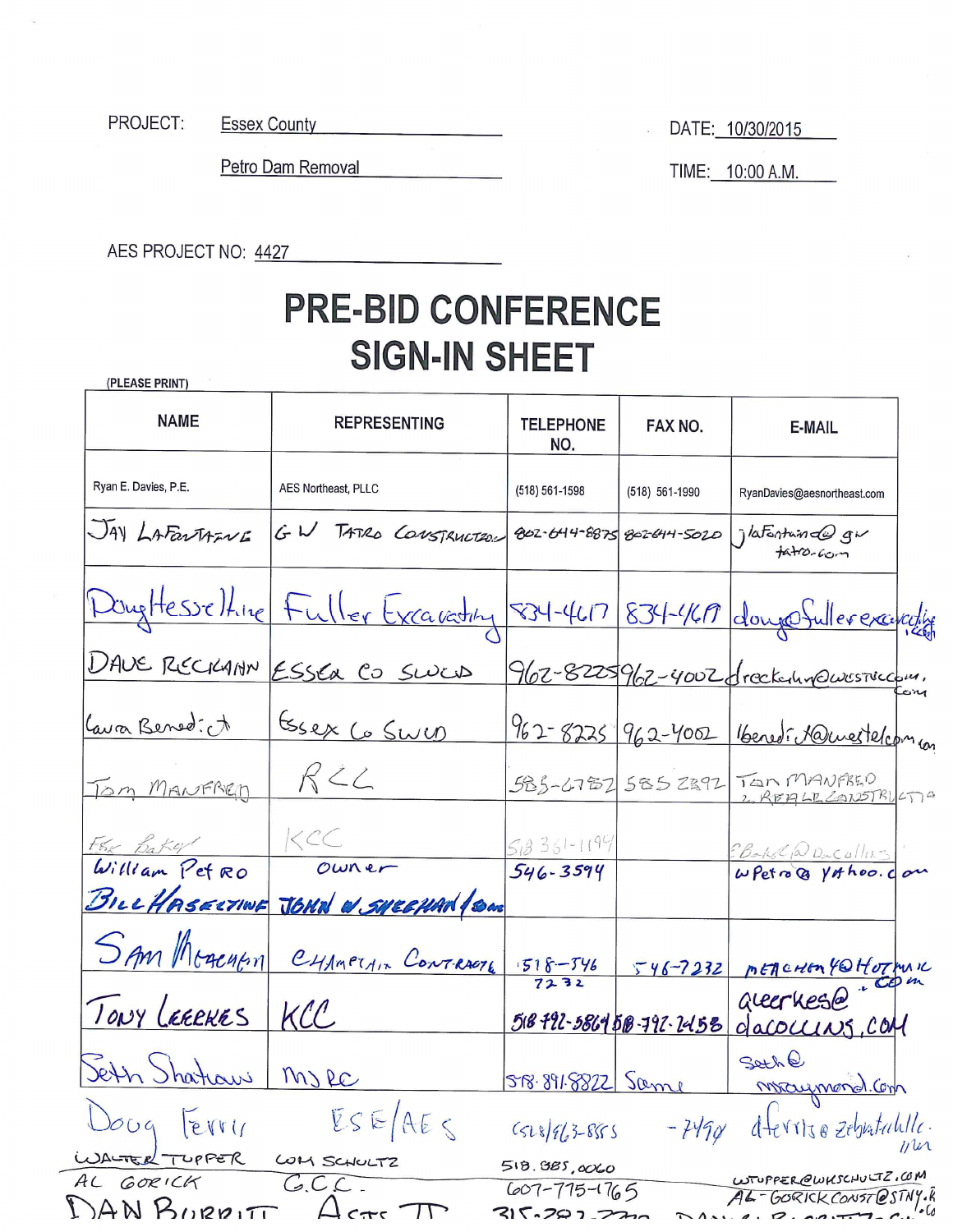#### NEW YORK STATE DEPARTMENT OF ENVIRONMENTAL CONSERVATION

Division of Environmental Permits, Region 5 1115 State Route 86, PO Box 296, Ray Brook, NY 12977-0296 P: (518) 897-12341 F: (518) 897-1394 www.dec.ny.gov

October 28, 2015

William Petro 58 Forge Hollow Road Port Henry, NY 12974

**Re: DEC #5-1536-00070/00004 Lower Mill Brook Dam Dam ID #238-0670 Moriah (T), Essex Co.** 

Dear Permittee:

Enclosed is your modified permit which was issued in accordance with the applicable provisions of the Environmental Conservation Law. This is in response to a plan modification submitted by Ryan Davies of AES on October 16, 2015, requesting an additional 12' of dam removal for this project. Questions regarding the terms of the permit should be directed to Tom Shanahan at (518) 897-1291. Should your plans change, please contact this office to determine whether modifications of the permit are required.

Please note that it is the responsibility of the permittee and his agents to read and comply with all permit conditions. Conditions may have been added or changed as a result of this modification. Carefully review the project sketches attached to this permit. The permit is valid only for the activity expressly authorized. Work beyond the scope of the permit shall be considered as work without a permit. Any failure to comply with these terms may be treated as a violation of the Environmental Conservation Law. Work done under this permit is subject to inspection by Forest Rangers and Environmental Conservation Officers.

This permit does not eliminate the need to obtain approvals from other local or state agencies, or from the U.S. Army Corps of Engineers (USACOE). If your project is located within the Adirondack Park, approvals may be required from the Adirondack

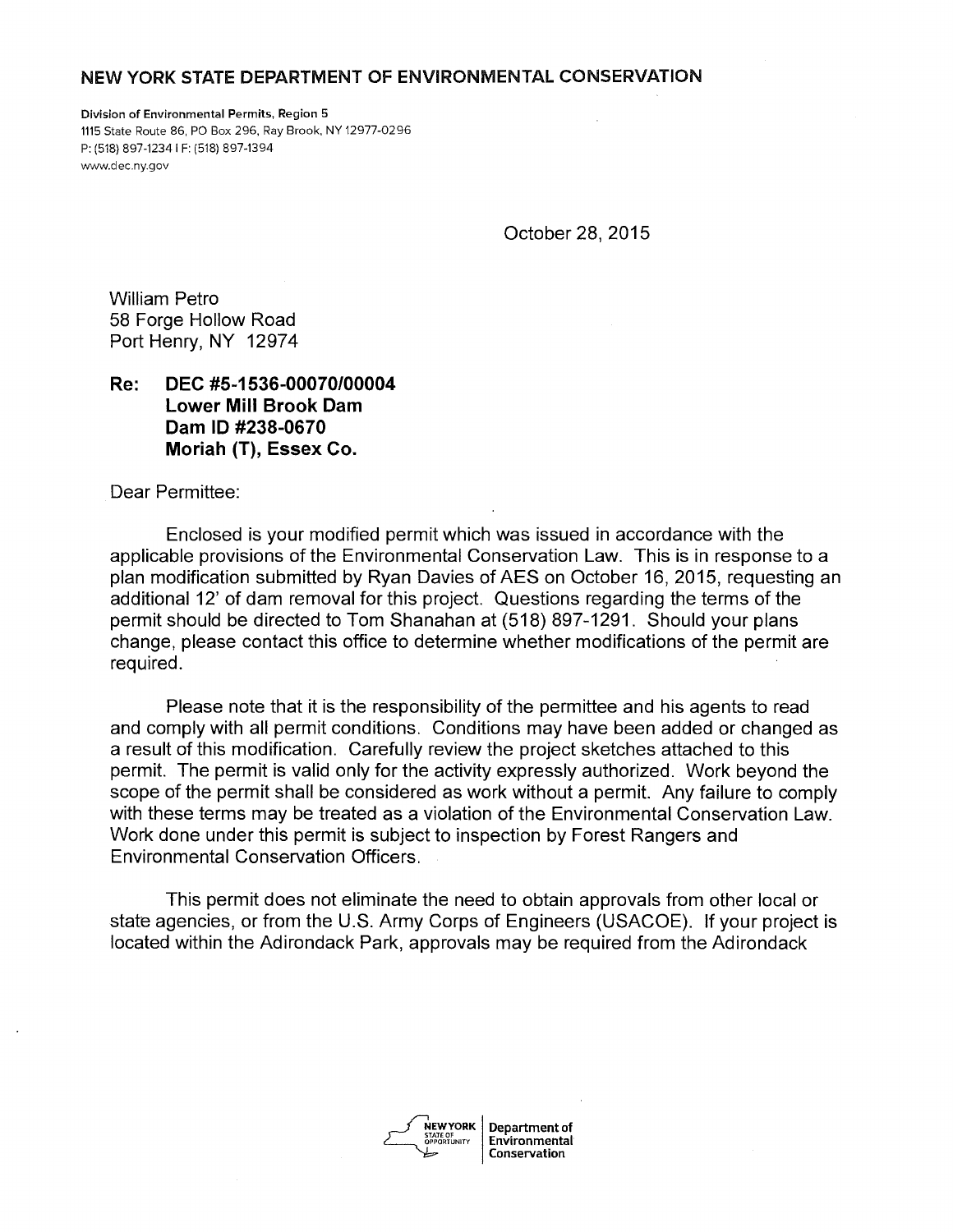**William Petro DEC #5-1536-00070/00004 October 28, 2015 Page 2** 

Park Agency (APA). For additional information on APA requirements, contact the APA at (518) 891-4050. For USACOE requirements call (518) 270-0588.

Sincerely,

 $\mathcal{A}_{\mathcal{U}}$  of Burns

Erin L. Burns Deputy Regional Permit Administrator

Encl.<br>ec:

Tom Shanahan, Fisheries Tom Waite, Water Michelle Crew, Legal John Connell, ACOE (NAN-2010-01180) Leigh Walrath, APA (#2013-9) Don Canestrari, DOW Peter Connery, DOW Ryan Davies, AES Doug Ferris, P.E., ESE/Zebra-Tech Tom Scozzafava, Town Supervisor Dave Reckahn, Essex Co SWCD Joan Ducharme, OPP ECO Lt. Barber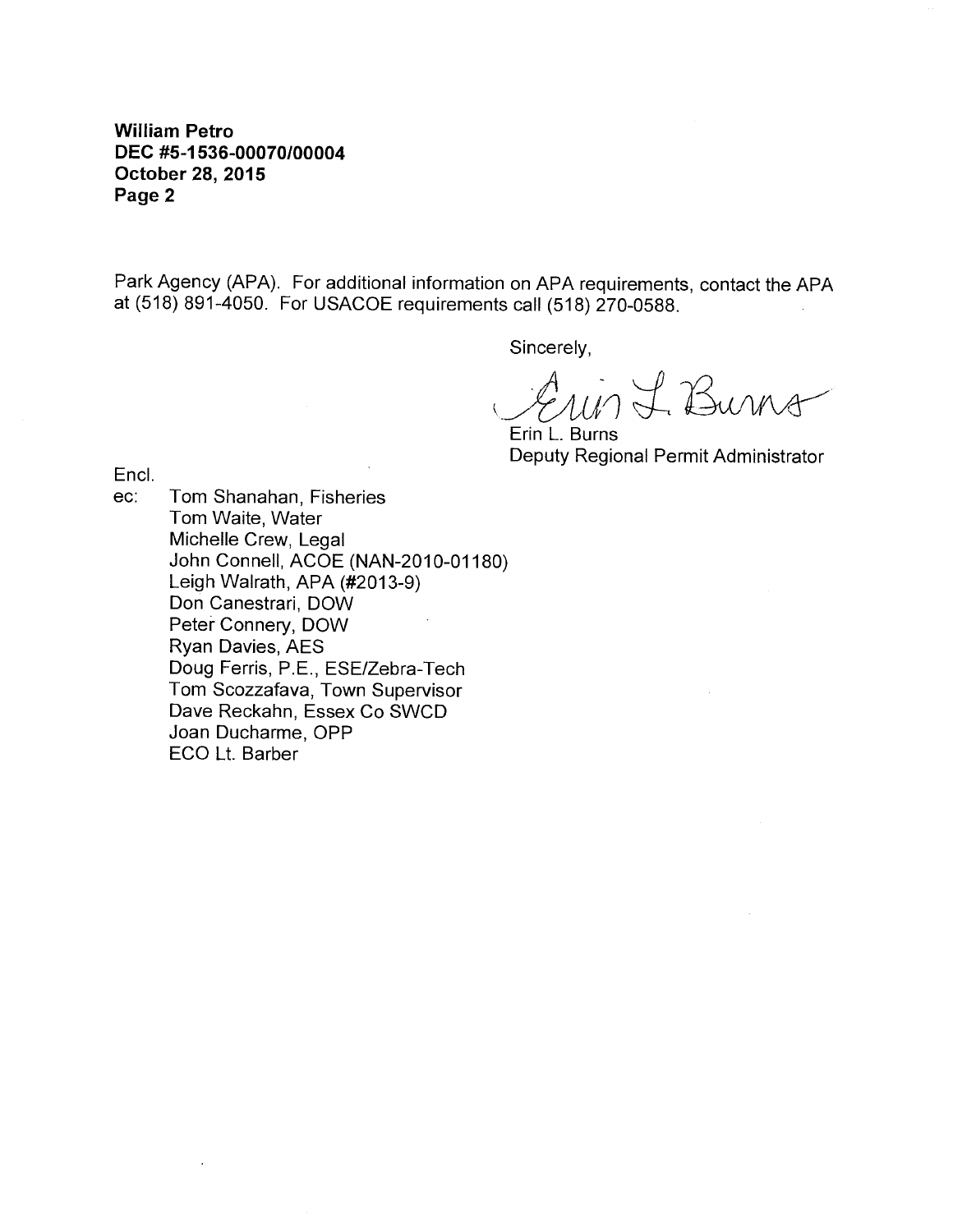

# PERMIT Under the Environmental Conservation Law (ECL)

# Permittee and Facility Information

Permit Issued To: WILLIAM PETRO 58 FORGE HOLLOW RD PORT HENRY, NY 12974 (518) 546-8258

Facility: MILL BROOK LOWER DAM 58 FORGE HOLLOW RD PORT HENRY, NY 12974

Facility Location: in MORIAH in ESSEX COUNTY

Facility Principal Reference Point: NYTM-E: 622.193 NYTM-N: 4878.416 Latitude: 44°02'55.4" Longitude: 73°28'28.8"

Project Location: Mill Brook, east side of Forge Hollow Rd, north of Broad St

Authorized Activity: This permit authorizes the removal of a portion of Mill Brook Lower Dam, a Class C High Hazard Dam to comply with DEC Dam Safety regulations. Approximately 46.5 ft width of the dam will be removed to the low level outlet. The wingwalls and the portion from the low level outlet to the base of the gorge will remain in place, downgrading it to a Class A Low Hazard Dam. The work area will be dewatered during construction using culvert and sandbag cofferdam, or similar acceptable method. The concrete dam demolition debris will be disposed in an upland location on site, as reviewed by the Adirondack Park Agency (#2013-9). All work to be performed in accordance with approved plans and conditions attached to and made part of this permit.

## Permit Authorizations

| Dam - Under Article 15, Title 5                                   |                            |                            |  |  |
|-------------------------------------------------------------------|----------------------------|----------------------------|--|--|
| Permit ID 5-1536-00070/00004                                      | $(Dam ID 238-0670)$        |                            |  |  |
| New Permit                                                        | Effective Date: 3/21/2013  | Expiration Date: 10/1/2016 |  |  |
| Modification $\#$ 1                                               | Effective Date: 10/28/2015 | Expiration Date: 10/1/2016 |  |  |
| Stream Disturbance - Under Article 15, Title 5                    |                            |                            |  |  |
| Permit ID 5-1536-00070/00005                                      |                            |                            |  |  |
| New Permit                                                        | Effective Date: 3/21/2013  | Expiration Date: 10/1/2016 |  |  |
| Modification $# 1$                                                | Effective Date: 10/28/2015 | Expiration Date: 10/1/2016 |  |  |
| Water Quality Certification - Under Section 401 - Clean Water Act |                            |                            |  |  |
| Permit ID 5-1536-00070/00006                                      |                            |                            |  |  |
| New Permit                                                        | Effective Date: 3/21/2013  | Expiration Date: 10/1/2016 |  |  |
| Modification $#1$                                                 | Effective Date: 10/28/2015 | Expiration Date: 10/1/2016 |  |  |

Page 1 of 7 *Ada*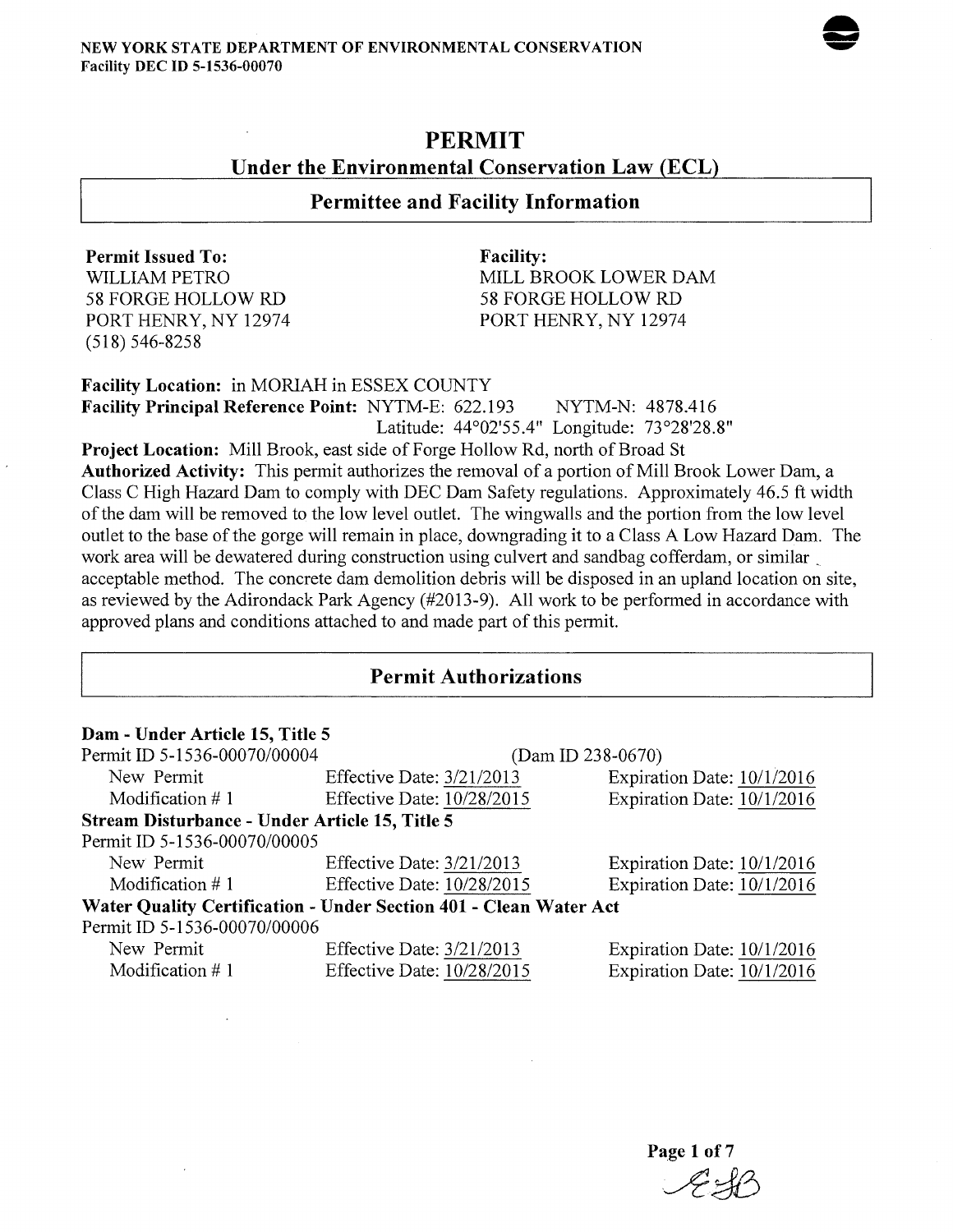# NYSDEC Approval

By acceptance of this permit, the permittee agrees that the permit is contingent upon strict compliance with the ECL, all applicable regulations, and all conditions included as part of this permit.

|                       | <b>Permit Components</b>                                                 |                                      |
|-----------------------|--------------------------------------------------------------------------|--------------------------------------|
| Authorized Signature: |                                                                          | Date $\frac{\partial}{\partial s^2}$ |
|                       | RAY BROOK, NY 12977-0296                                                 |                                      |
|                       | PO BOX 296                                                               |                                      |
|                       | <b>1115 NYS ROUTE 86</b>                                                 |                                      |
| Address:              | NYSDEC Region 5 Headquarters                                             |                                      |
|                       | Permit Administrator: ERIN L BURNS, Deputy Regional Permit Administrator |                                      |

NATURAL RESOURCE PERMIT CONDITIONS

WATER QUALITY CERTIFICATION SPECIFIC CONDITION

GENERAL CONDITIONS, APPLY TO ALL AUTHORIZED PERMITS

NOTIFICATION OF OTHER PERMITTEE OBLIGATIONS

# NATURAL RESOURCE PERMIT CONDITIONS - Apply to the Following Permits: DAM; STREAM DISTURBANCE; WATER QUALITY **CERTIFICATION**

1. State May Require Site Restoration If upon the expiration or revocation of this permit, the project hereby authorized has not been completed, the applicant shall, without expense to the State, and to such extent and in such time and manner as the Department of Environmental Conservation may lawfully require, remove all or any portion of the uncompleted structure or fill and restore the site to its former condition. No claim shall be made against the State of New York on account of any such removal or alteration.

2. State Not Liable for Damage The State of New York shall in no case be liable for any damage or injury to the structure or work herein authorized which may be caused by or result from future operations undertaken by the State for the conservation or improvement of navigation, or for other purposes, and no claim or right to compensation shall accrue from any such damage.

3. State May Order Removal or Alteration of Work If future operations by the State of New York require an alteration in the position of the structure or work herein authorized, or if, in the opinion of the Department of Environmental Conservation it shall cause unreasonable obstruction to the free navigation of said waters or flood flows or endanger the health, safety or welfare of the people of the State, or cause loss or destruction of the natural resources of the State, the owner may be ordered by the Department to

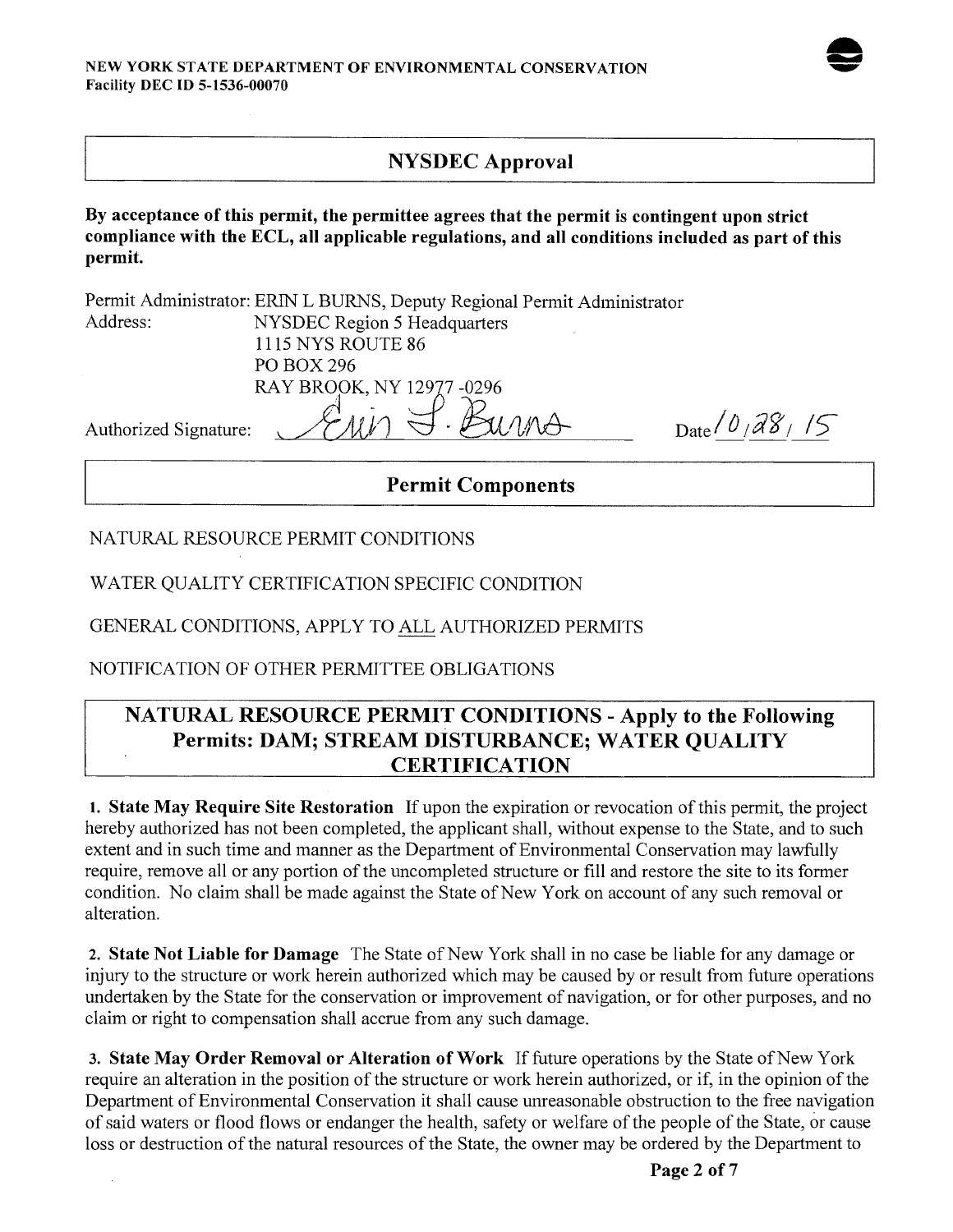#### NEW YORK STATE DEPARTMENT OF ENVIRONMENTAL CONSERVATION Facility DEC ID 5-1536-00070



remove or alter the structural work, obstructions, or hazards caused thereby without expense to the State, and if, upon the expiration or revocation of this permit, the structure, fill, excavation, or other modification of the watercourse hereby authorized shall not be completed, the owners, shall, without expense to the State, and to such extent and in such time and manner as the Department of Environmental Conservation may require, remove all or any portion of the uncompleted structure or fill and restore to its former condition the navigable and flood capacity of the watercourse. No claim shall be made against the State of New York on account of any such removal or alteration.

4. Conformance With Plans All activities authorized by this permit must be in strict conformance with the approved plans submitted by the applicant or applicant's agent as part of the permit application. Such approved plans were prepared by Doug Ferris of Earth Science Engineering PC dated December 26, 2012, and as referred to in the "Approved Construction Documents" permit condition below, with revised plans by AES dated  $10/16/2015$  (Sheets G-001, C-001, C-501, and C-101).

5. Notify DEC Prior to Commencement The permittee or a representative must contact by telephone the Regional Water Program Engineer, Dominic Fontana (518-897-1242), at least 48 hours prior to the commencement of the project authorized herein and also provide a written schedule of the work for the entire project. In addition, the permittee shall complete and submit the attached Notice of Intent to Commence Work to NYS DEC's Bureau of Fisheries at least 48 hours in advance of the time of commencement and shall also notify him/her promptly in writing of the completion of work.

6. Dam Safety Section Contact Information When used in this permit, the contact information for the Dam Safety Section is:

> Dam Safety Section NYSDEC Headquarters 625 Broadway Albany, NY12233

7. Approved Construction Documents All work shall be accomplished in strict conformance with the approved construction documents, as follows:

| <b>DRAWINGS: Title</b>                                                  | Date | Engineer's Name NY P.E. License           |  |
|-------------------------------------------------------------------------|------|-------------------------------------------|--|
| Petro Dam Removal, Sheet C-1, Dec 26, 2012 Douglas Ferris, P.E. #068035 |      |                                           |  |
| Revision 1                                                              |      |                                           |  |
| <b>SPECIFICATIONS: Title</b>                                            | Date | Engineer's Name NY P.E. License           |  |
| Engineer Report, Mill Brook                                             |      | Jan 30, 2013 Douglas Ferris, P.E. #068035 |  |
| Lower Dam                                                               |      |                                           |  |

8. Submission of Dewatering, Erosion and Sediment Control Plans At least 72 hours prior to the commencement of construction activities, the perrnittee or their agent shall submit dewatering plans and erosion and sediment control plans to the Department for review and approval. Such plans shall be submitted to the attention of Erin Burns, Deputy Regional Permit Administrator, 1115 State Route 86, PO Box 296, Ray Brook, NY 12977-0296.

Page 3 of 7<br>  $\mathscr{L}$   $\mathscr{H}$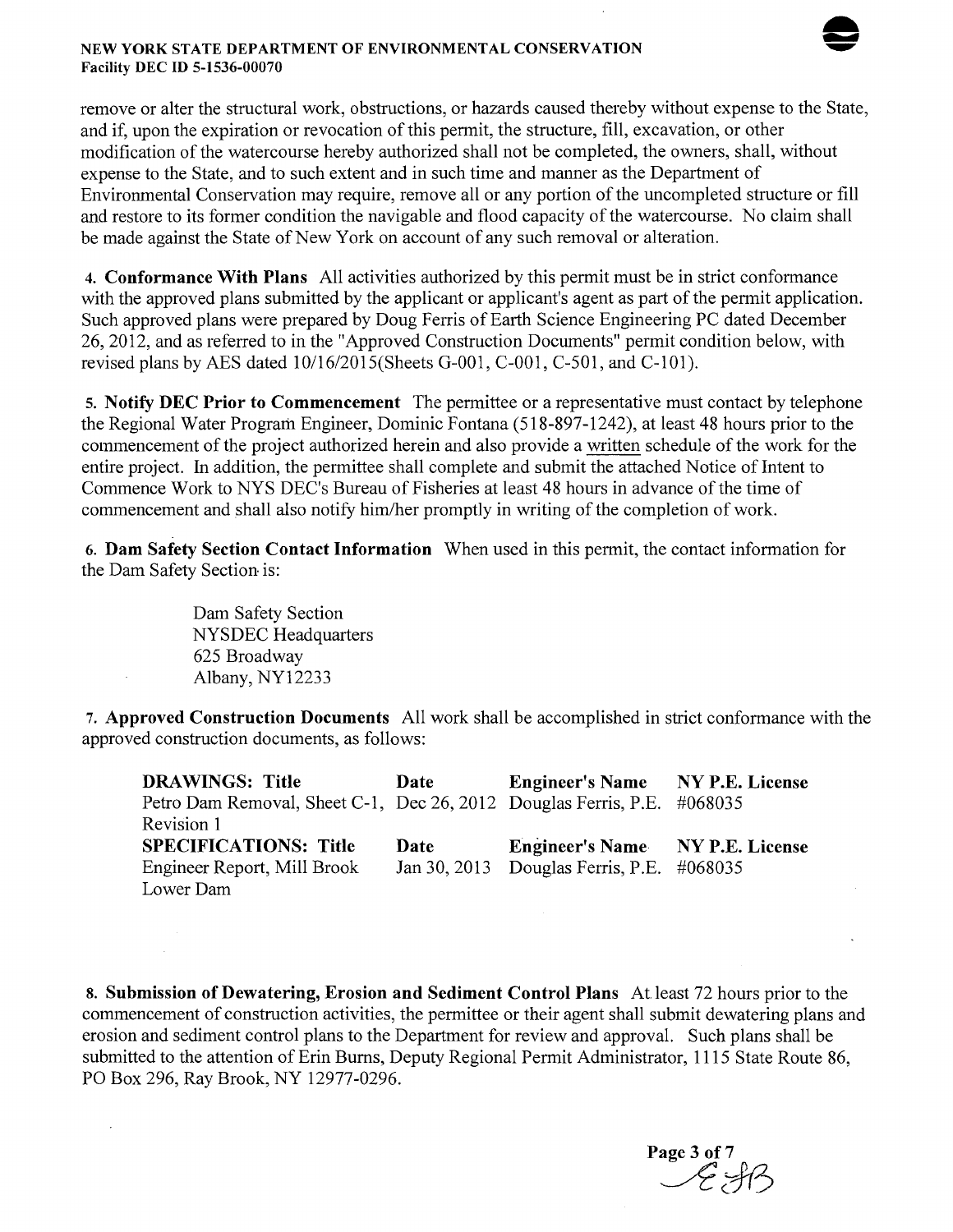#### NEW YORK STATE DEPARTMENT OF ENVIRONMENTAL CONSERVATION Facility DEC ID 5-1536-00070



9. Substantial Deviations Any substantial deviation from the approved construction documents must be approved in writing by the Dam Safety Section prior to implementation. All deviations from the approved plans shall be indicated in the "as-built" records.

10. Construction Engineer Within two weeks of the date of permit issuance, the permittee shall notify the Dam Safety Section, by certified mail (return receipt requested), of the name, address, telephone number and license number of the registered professional engineer responsible for oversight of the dam construction work (construction engineer) and for submission of the construction certification and "asbuilt" records required under this permit.

11. Construction Schedule The Construction Engineer shall submit the construction schedule to the Dam Safety Section at least two weeks prior to the beginning of construction.

12. Construction Reports Construction reports shall be submitted to the Dam Safety Section on a monthly basis and shall, at a minimum, consist of a summary of major work completed, a summary of observations made by the on-site representative; and construction photos.

13. Emergency Action Plan Since this project will result in the dam's hazard class being reduced to a Class A dam, if the project is not substantially complete by December 31, 2015, a complete EAP must be developed and submitted to the Dam Safety Section by January 31, 2016, in accordance with Department guidance.

14. Inspection & Maintenance Plan On or before June 1, 2013, the permittee shall submit to the Dam Safety Section an acceptable Inspection & Maintenance (I&M) Plan.

15. Completion of Work Within two weeks after the completion of the permitted work, the permittee shall provide the Dam Safety Section by certified mail (return receipt requested) an original signed and sealed statement from the construction engineer that the project has been completely constructed under his/her care and supervision and in accordance with the construction documents approved by the Department ("certification"), with a copy to the Regional Permit Administrator.

16. As-Built Records Within four weeks after completion of the permitted work, the permittee shall provide to the Dam Safety Section, one complete set of "as-built" records. "As-built" records shall include at a minimum:

"As-built" drawings showing all deviations from the approved plans.

The "as-built" records shall be signed and sealed by the construction engineer and shall include identification of all changes to the approved construction documents.

17. Maintain Water Flow During Work During periods of work activity, flow immediately downstream of the work site shall equal flow immediately upstream of the work site.

18. Install and Maintain Erosion Controls Staked hay or straw bales or other DEC-approved erosion control measures are to be installed on the downslope edge of any disturbed areas. This barrier to sediments is to be put in place before any disturbance of the ground occurs and is to be maintained in a functional condition until all disturbed land is heavily vegetated.

Page 4 of 7<br> $\mathscr{L}$  f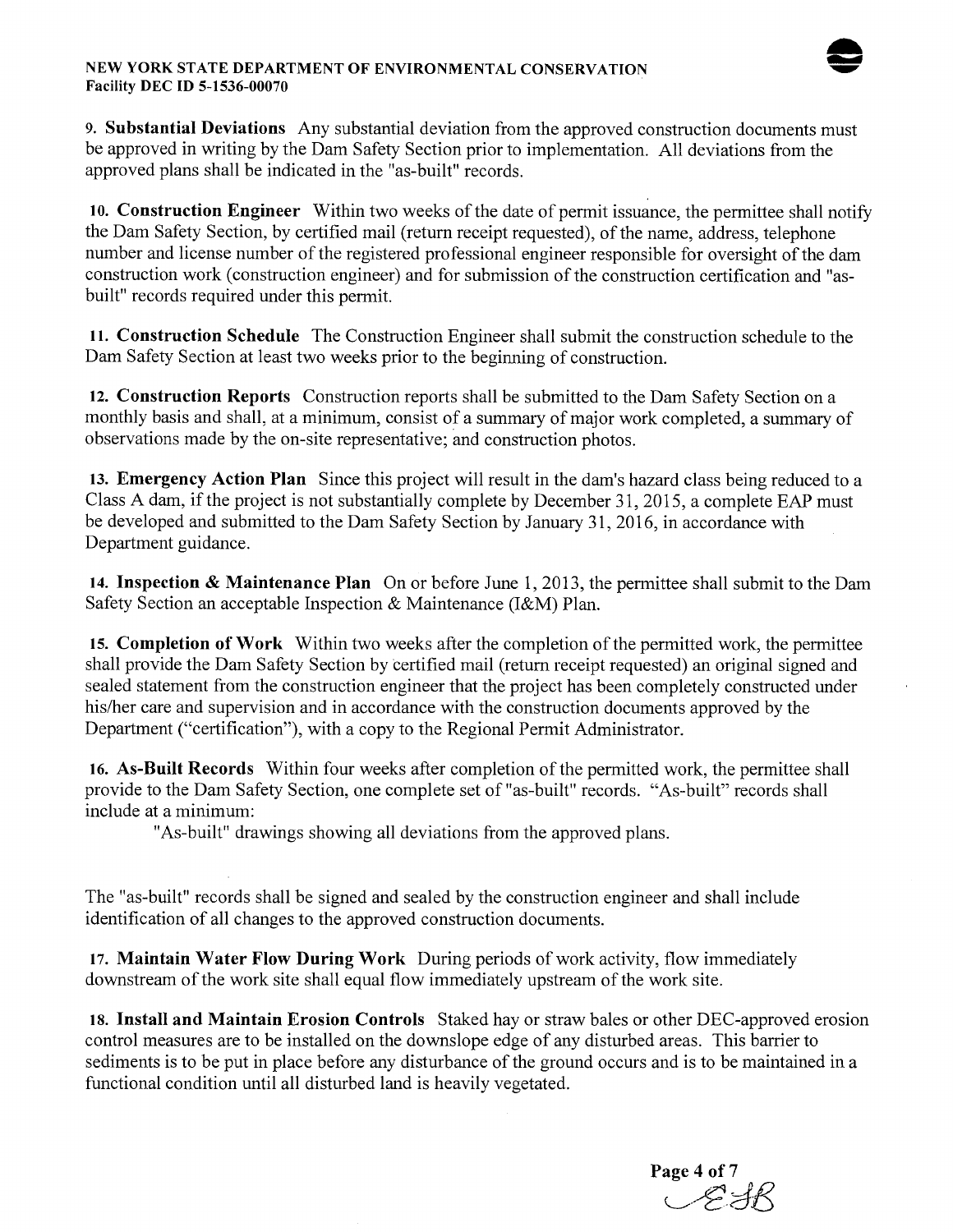#### NEW YORK STATE DEPARTMENT OF ENVIRONMENTAL CONSERVATION Facility DEC ID 5-1536-00070



19. Siltation Prevention Measures Siltation prevention measures, such as silt fencing, sediment traps or settling basins, shall be installed and maintained during the project, to prevent movement of silt and turbid waters from the project site into any watercourse, stream, water body or wetland.

20. Control of Turbidity All necessary measures shall be taken to prevent any visible increase in turbidity downstream of the project site.

21. Concrete Rubble During demolition, no concrete rubble shall be allowed to escape into the waters of New York State. All concrete rubble and materials generated from the demolition of the dam shall be prevented from falling into the waters of Mill Brook, on the east (downstream) and west (upstream) sides of the existing dam.

22. Disposal of Material Any demolition debris, excess construction materials, and/or excess excavated materials shall be removed from the bed and banks of all water areas within one week of generation and stockpiled or completely disposed of on an approved upland site.

23. Temporary Seeding All disturbed areas where soil is temporarily exposed for longer than one month or at the end of the construction season shall be stabilized in accordance with temporary seeding or ground cover measures.

24. Final Seeding All areas of soil disturbance resulting from this project shall be seeded with an appropriate perennial grass, and mulched with straw immediately upon completion of the project, within two weeks of final grading, or by the expiration date of the permit, whichever is first.

25. Precautions Against Contamination of Waters All necessary precautions shall be taken to preclude contamination of any wetland or waterway by suspended solids, sediments, fuels, solvents, lubricants, epoxy coatings, paints, concrete, leachate or any other environmentally deleterious materials associated with the project.

# WATER QUALITY CERTIFICATION SPECIFIC CONDITIONS

I. Water Quality Certification The NYS Department of Environmental Conservation hereby certifies that the subject project will not contravene effluent limitations or other limitations or standards under Sections 301, 302, 303, 306 and 307 of the Clean Water Act of 1977 (PL 95-217) provided that all of the conditions listed herein are met.

# GENERAL CONDITIONS - Apply to ALL Authorized Permits:

1. Facility Inspection by The Department The permitted site or facility, including relevant records, is subject to inspection at reasonable hours and intervals by an authorized representative of the Department of Environmental Conservation (the Department) to determine whether the permittee is complying with this permit and the ECL. Such representative may order the work suspended pursuant to ECL 71- 0301 and SAPA 401(3).

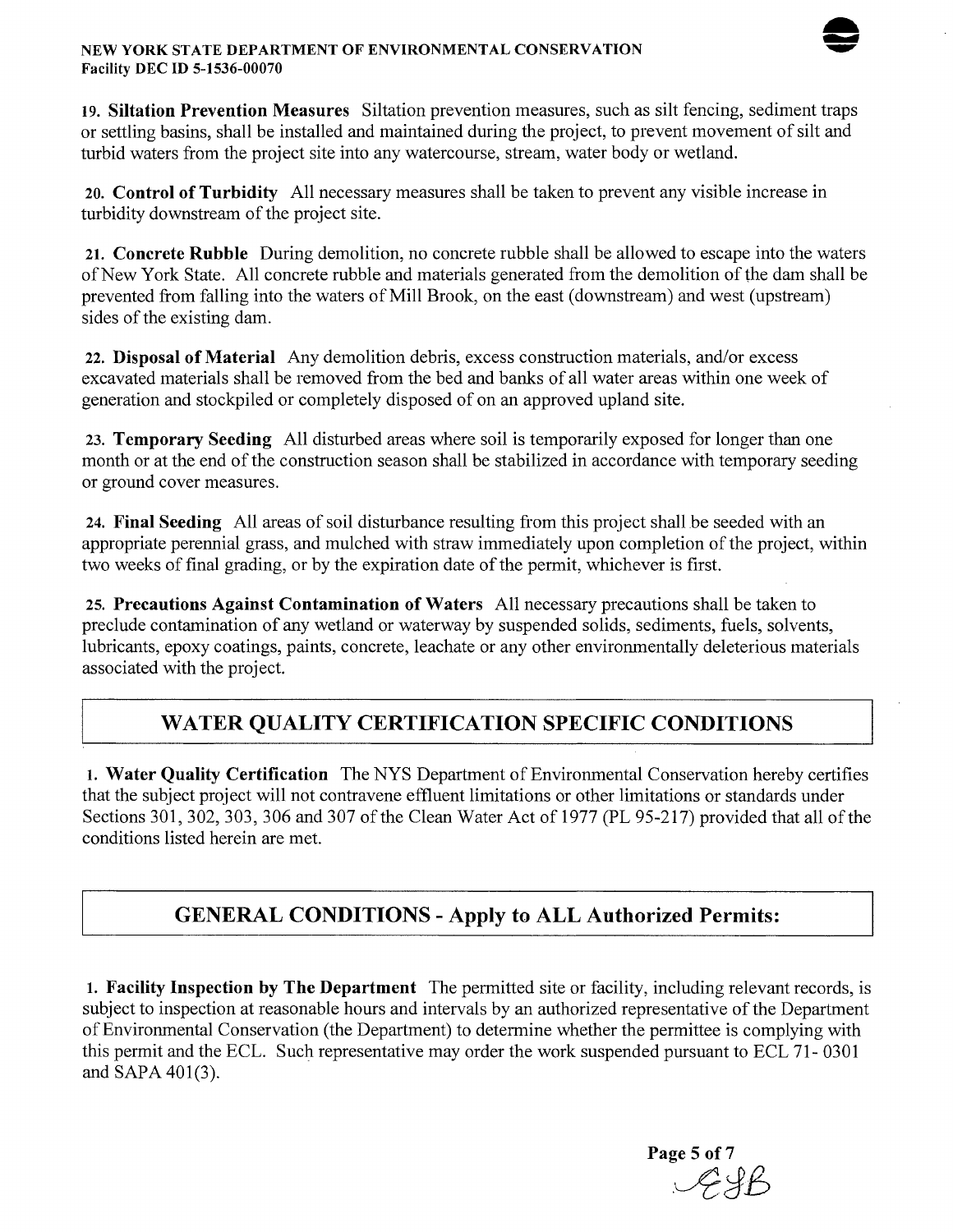

#### NEW YORK STATE DEPARTMENT OF ENVIRONMENTAL CONSERVATION Facility DEC ID 5-1536-00070

The permittee shall provide a person to accompany the Department's representative during an inspection to the permit area when requested by the Department.

A copy of this permit, including all referenced maps, drawings and special conditions, must be available for inspection by the Department at all times at the project site or facility. Failure to produce a copy of the permit upon request by a Department representative is a violation of this permit.

2. Relationship of this Permit to Other Department Orders and Determinations Unless expressly provided for by the Department, issuance of this permit does not modify, supersede or rescind any order or determination previously issued by the Department or any of the terms, conditions or requirements contained in such order or determination.

3. Applications For Permit Renewals, Modifications or Transfers The permittee must submit a separate written application to the Department for permit renewal, modification or transfer of this permit. Such application must include any forms or supplemental information the Department requires. Any renewal, modification or transfer granted by the Department must be in writing. Submission of applications for permit renewal, modification or transfer are to be submitted to:

> Regional Permit Administrator NYSDEC Region 5 Headquarters 1115 NYS ROUTE 86 POBOX296 RAY BROOK, NY 12977 -0296

4. Submission of Renewal Application The permittee must submit a renewal application at least 30 days before permit expiration for the following permit authorizations: Dam, Stream Disturbance, Water Quality Certification.

5. Permit Modifications, Suspensions and Revocations by the Department The Department reserves the right to exercise all available authority to modify, suspend or revoke this permit. The grounds for modification, suspension or revocation include:

- a. materially false or inaccurate statements in the permit application or supporting papers;
- b. failure by the permittee to comply with any terms or conditions of the permit;
- c. exceeding the scope of the project as described in the permit application;
- d. newly discovered material information or a material change in environmental conditions, relevant technology or applicable law or regulations since the issuance of the existing permit;
- e. noncompliance with previously issued permit conditions, orders of the commissioner, any provisions of the Environmental Conservation Law or regulations of the Department related to the permitted activity.

6. Permit Transfer Permits are transferrable unless specifically prohibited by statute, regulation or another permit condition. Applications for permit transfer should be submitted prior to actual transfer of ownership.

Page 6 of  $7$  $\sim$  FR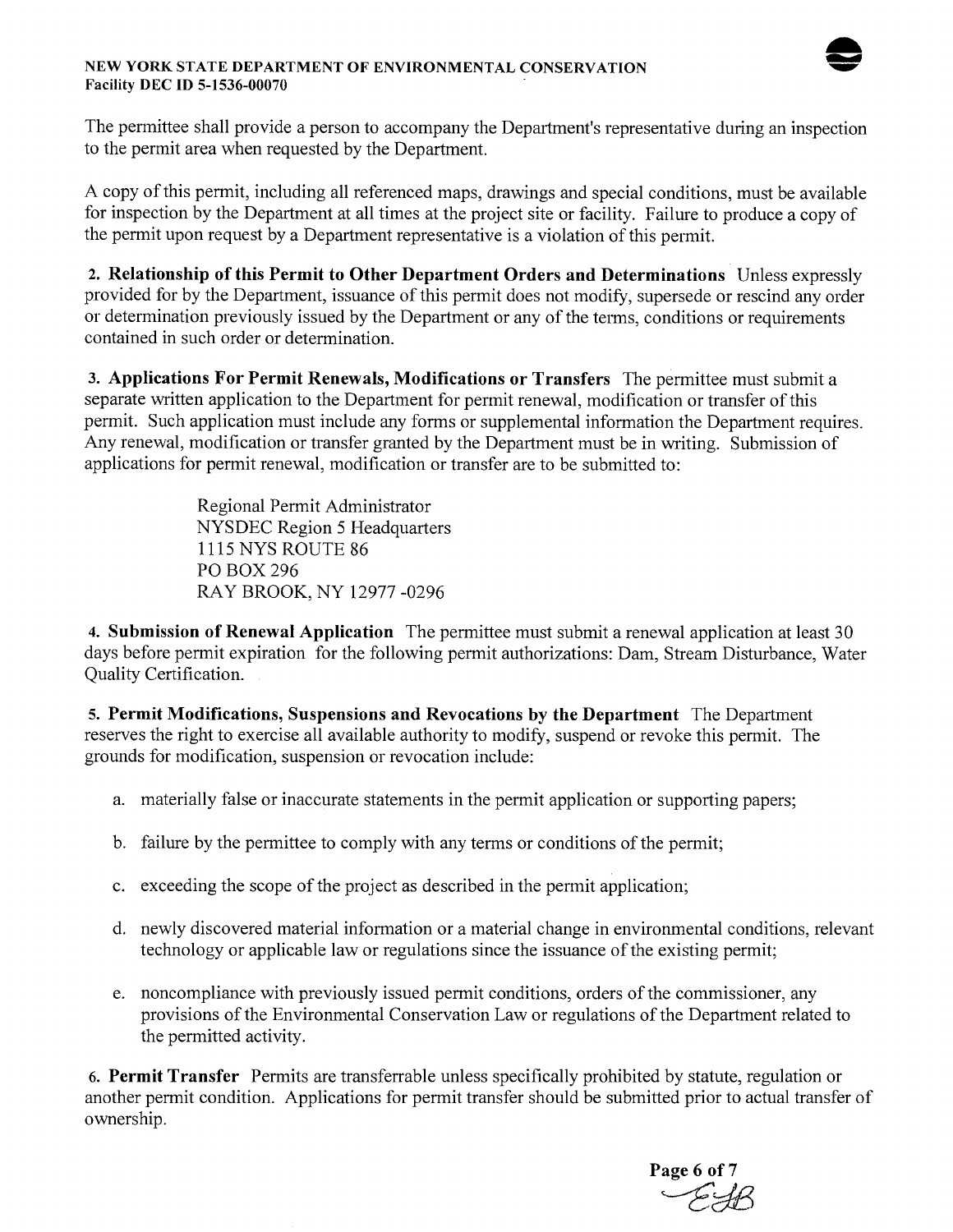

# **NOTIFICATION OF OTHER PERMITTEE OBLIGATIONS**

## **Item A: Permittee Accepts Legal Responsibility and Agrees to Indemnification**

The permittee, excepting state or federal agencies, expressly agrees to indemnify and hold harmless the Department of Environmental Conservation of the State of New York, its representatives, employees, and agents ("DEC") for all claims, suits, actions, and damages, to the extent attributable to the permittee's acts or omissions in connection with the permittee's undertaking of activities in connection with, or operation and maintenance of, the facility or facilities authorized by the permit whether in compliance or not in compliance with the terms and conditions of the permit. This indemnification does not extend to any claims, suits, actions, or damages to the extent attributable to DEC's own negligent or intentional acts or omissions, or to any claims, suits, or actions naming the DEC and arising under Article 78 of the New York Civil Practice Laws and Rules or any citizen suit or civil rights provision under federal or state laws.

## **Item B: Permittee's Contractors to Comply with Permit**

The permittee is responsible for informing its independent contractors, employees, agents and assigns of their responsibility to comply with this permit, including all special conditions while acting as the permittee's agent with respect to the permitted activities, and such persons shall be subject to the same sanctions for violations of the Environmental Conservation Law as those prescribed for the permittee.

## **Item C: Permittee Responsible for Obtaining Other Required Permits**

The permittee is responsible for obtaining any other permits, approvals, lands, easements and rights-ofway that may be required to carry out the activities that are authorized by this permit.

# **Item D: No Right to Trespass or Interfere with Riparian Rights**

This permit does not convey to the permittee any right to trespass upon the lands or interfere with the riparian rights of others in order to perform the permitted work nor does it authorize the impairment of any rights, title, or interest in real or personal property held or vested in a person not a party to the permit.

**Page 7of7**   $\sim$ e $\approx$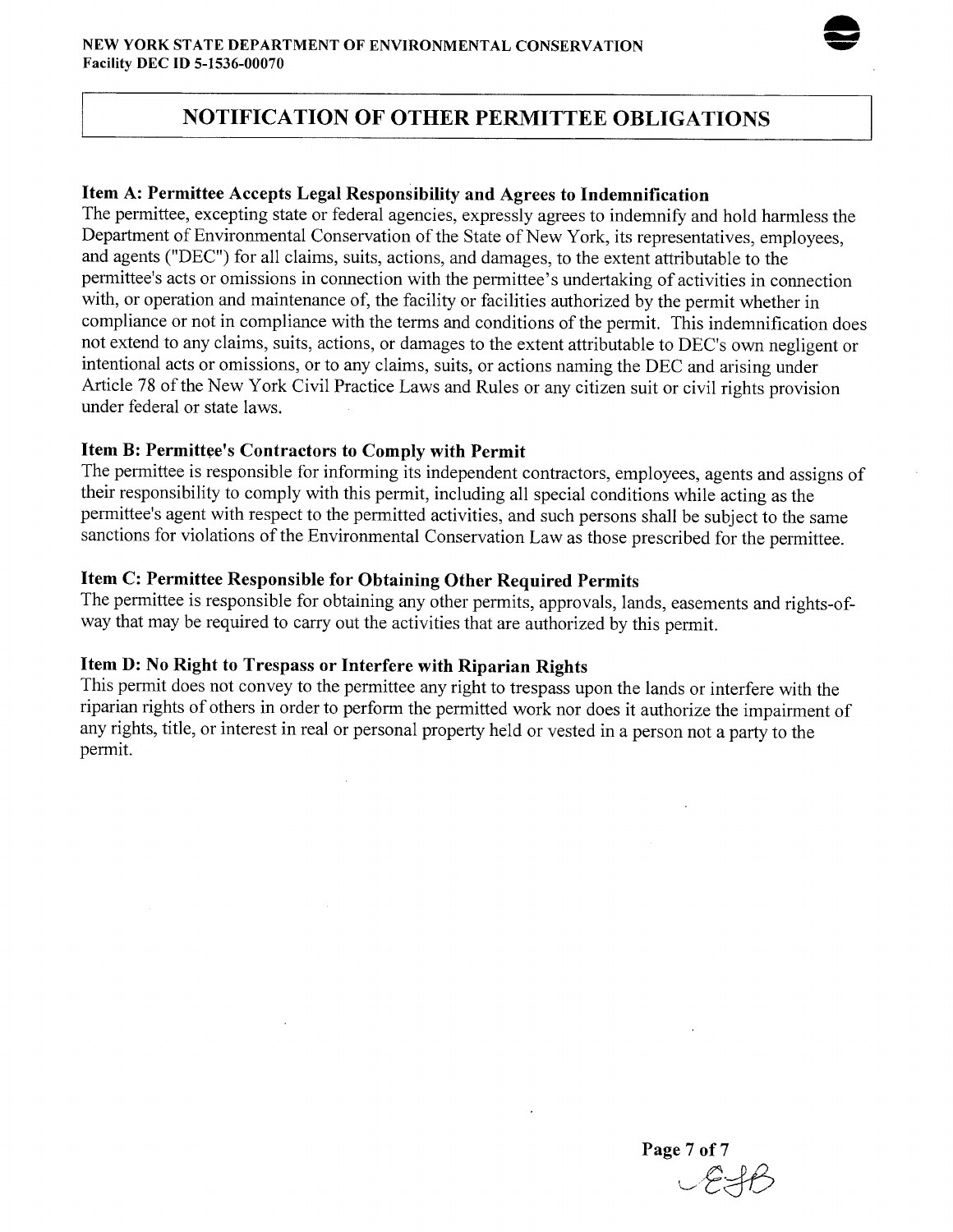General Decision Number: NY150006 10/23/2015 NY6

Superseded General Decision Number: NY20140006

State: New York

Construction Types: Heavy and Highway

Counties: Clinton and Essex Counties in New York.

BUILDING CONSTRUCTION PROJECTS (does not include single family homes and apartments up to and including 4 stories), HEAVY AND HIGHWAY CONSTRUCTION PROJECTS

Note: Executive Order (EO) 13658 establishes an hourly minimum wage of \$10.10 for 2015 that applies to all contracts subject to the Davis‐Bacon Act for which the solicitation is issued on or after January 1, 2015. If this contract is covered by the EO, the contractor must pay all workers in any classification listed on this wage determination at least \$10.10 (or the applicable wage rate listed on this wage determination, if it is higher) for all hours spent performing on the contract. The EO minimum wage rate will be adjusted annually. Additional information on contractor requirements and worker protections under the EO is available at www.dol.gov/whd/govcontracts.

| Modification Number | Publication Date |
|---------------------|------------------|
| Ø                   | 01/02/2015       |
| 1                   | 06/05/2015       |
| 2                   | 06/12/2015       |
| 3                   | 06/19/2015       |
| 4                   | 06/26/2015       |
| 5                   | 07/31/2015       |
| 6                   | 08/21/2015       |
|                     | 09/11/2015       |
| 8                   | 10/23/2015       |

BRNY0002‐013 07/01/2015

| Rates | Fringes |
|-------|---------|
|-------|---------|

CEMENT MASON/CONCRETE FINISHER...\$ 34.01 18.38

FOOTNOTE:

a. PAID HOLIDAYS: Memorial Day, July the 4th, Labor Day, and Thanksgiving Day (provided the employee is employed (1) day before and (1) day after the holiday.

‐‐‐‐‐‐‐‐‐‐‐‐‐‐‐‐‐‐‐‐‐‐‐‐‐‐‐‐‐‐‐‐‐‐‐‐‐‐‐‐‐‐‐‐‐‐‐‐‐‐‐‐‐‐‐‐‐‐‐‐‐‐‐‐

CARP0291‐006 07/01/2014

Rates Fringes

| CARPENTER           |       |
|---------------------|-------|
| HEAVY & HIGHWAY     |       |
| CONSTRUCTION        |       |
| Carpenter\$ 28.04   | 18.65 |
| Pile Driver\$ 27.56 | 18.65 |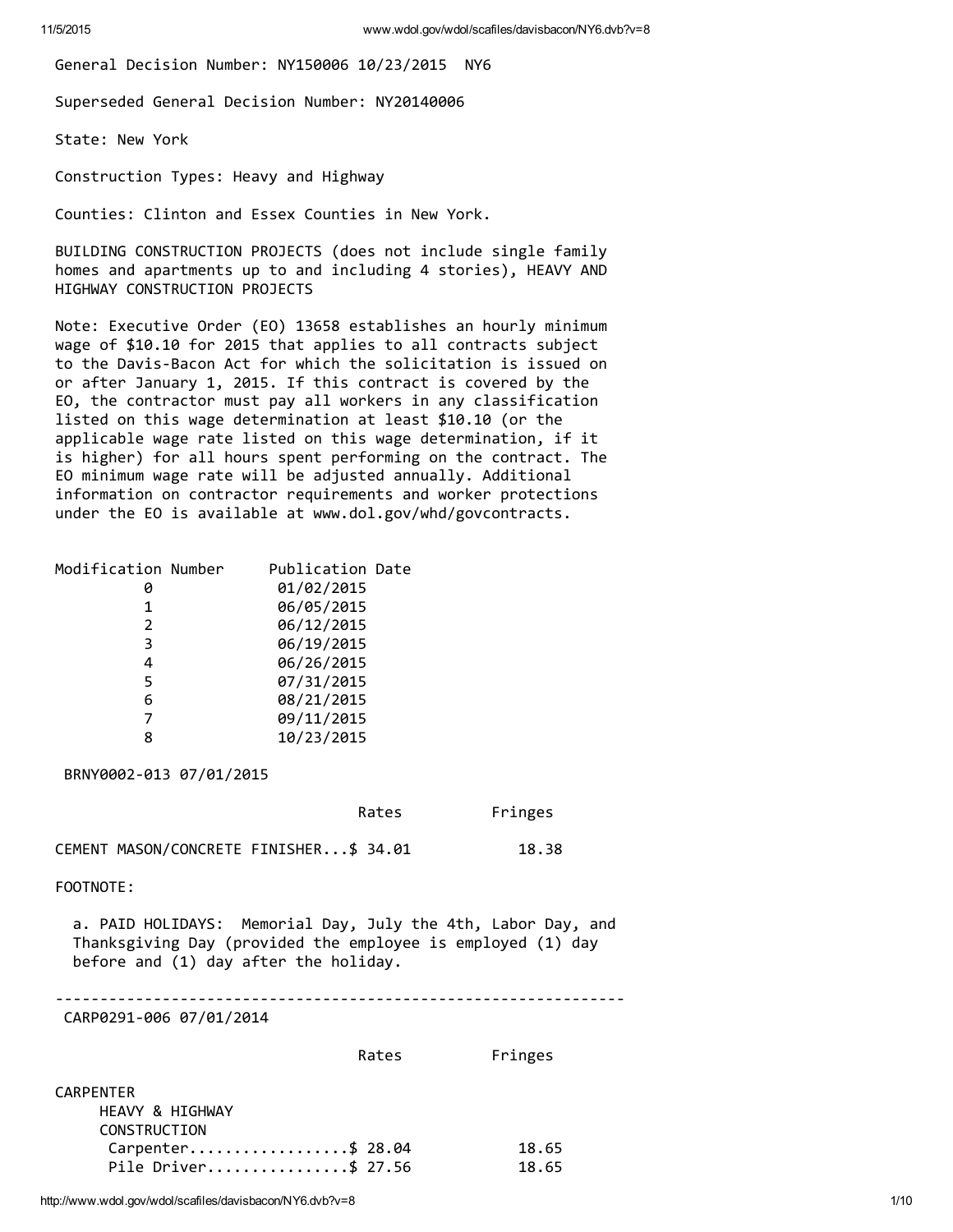| ELEC0910-001 04/08/2015                                                                                                                                                                                                                                                                                                                                                                                                                                                            |       |                                  |
|------------------------------------------------------------------------------------------------------------------------------------------------------------------------------------------------------------------------------------------------------------------------------------------------------------------------------------------------------------------------------------------------------------------------------------------------------------------------------------|-------|----------------------------------|
|                                                                                                                                                                                                                                                                                                                                                                                                                                                                                    | Rates | Fringes                          |
| ELECTRICIAN\$ 33.00<br>----------------------------                                                                                                                                                                                                                                                                                                                                                                                                                                |       | 3%+18.13                         |
| ELEC1249-003 05/04/2015                                                                                                                                                                                                                                                                                                                                                                                                                                                            |       |                                  |
|                                                                                                                                                                                                                                                                                                                                                                                                                                                                                    | Rates | Fringes                          |
| ELECTRICIAN (LINE<br>CONSTRUCTION: LIGHTING AND<br>TRAFFIC SIGNAL Including any<br>and all Fiber Optic Cable<br>necessary for Traffic Signal<br>Systems, Traffic Monitoring<br>systems and Road Weather<br>information systems)<br>Flagman\$ 24.62                                                                                                                                                                                                                                 |       | 7%+20.50                         |
| Groundman (Truck Driver)\$ 32.83<br>Groundman Truck Driver                                                                                                                                                                                                                                                                                                                                                                                                                         |       | 7%+20.50                         |
| (tractor trailer unit)\$ 34.88<br>Lineman & Technician\$ 41.04<br>Mechanic\$ 32.83                                                                                                                                                                                                                                                                                                                                                                                                 |       | 7%+20.50<br>7%+20.50<br>7%+20.50 |
| FOOTNOTE:                                                                                                                                                                                                                                                                                                                                                                                                                                                                          |       |                                  |
| of the United States and Election Day for the Governor of<br>the State of New York, provided the employee works the day<br>before or the day after the holiday.<br>ELEC1249-004 05/04/2015                                                                                                                                                                                                                                                                                         |       |                                  |
|                                                                                                                                                                                                                                                                                                                                                                                                                                                                                    | Rates | Fringes                          |
| ELECTRICIAN (Line<br>Construction)<br>Overhead and underground<br>distribution and<br>maintenance work and all<br>overhead and underground<br>transmission line work<br>including any and all<br>fiber optic ground wire,<br>fiber optic shield wire or<br>any other like product by<br>any other name<br>manufactured for the dual<br>purpose of ground fault<br>protection and fiber optic<br>capabilities :<br>Flagman\$ 28.14<br>Groundman digging machine<br>operator\$ 42.21 |       | 7%+20.50<br>7%+20.50             |
| Groundman truck driver                                                                                                                                                                                                                                                                                                                                                                                                                                                             |       |                                  |
| (tractor trailer unit)\$ 39.87                                                                                                                                                                                                                                                                                                                                                                                                                                                     |       | 7%+20.50                         |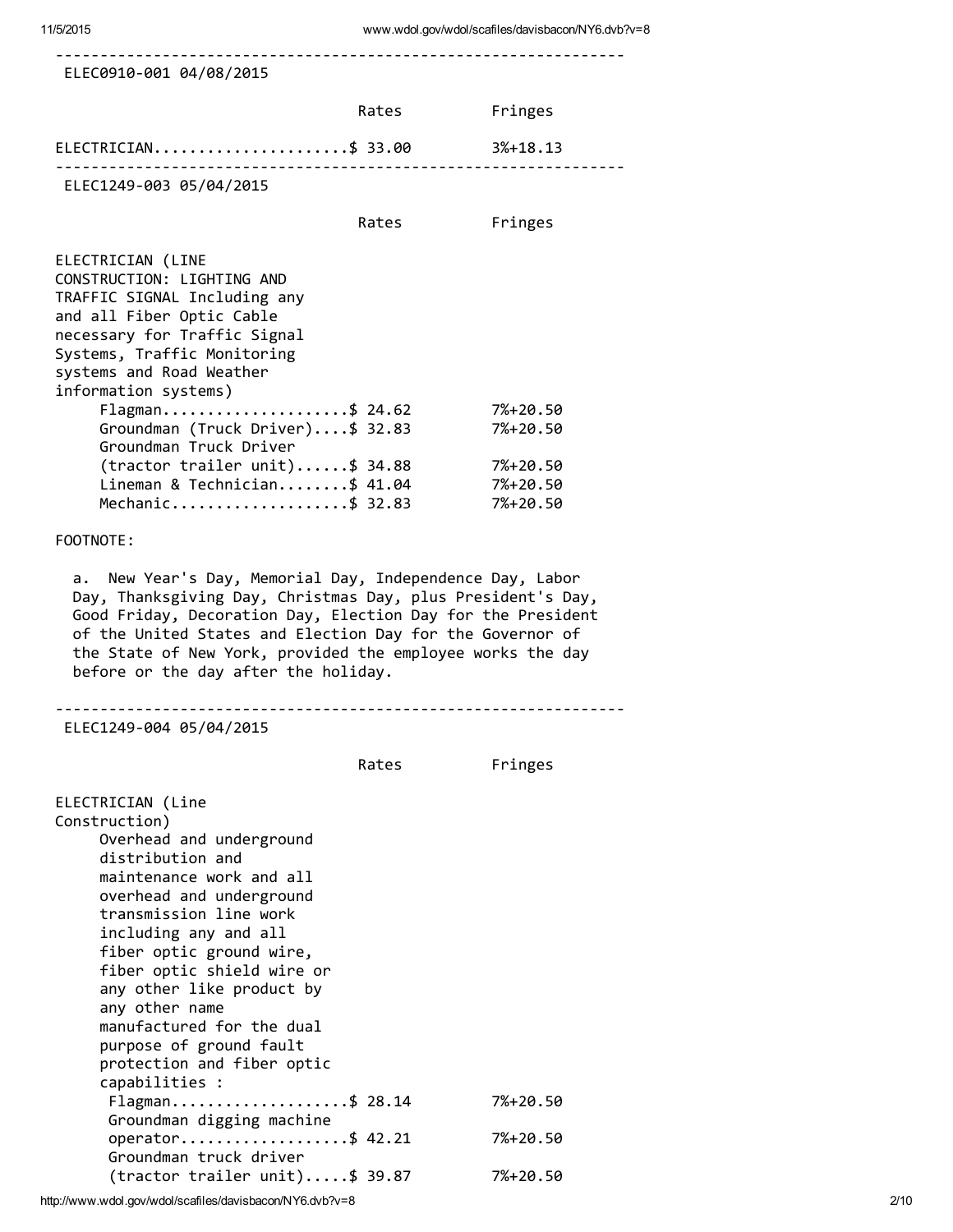| Groundman Truck driver\$ 37.52                 | 7%+20.50 |
|------------------------------------------------|----------|
| Lineman and Technician\$ 46.90                 | 7%+20.50 |
| Mechanic\$ 37.52                               | 7%+20.50 |
| Substation:                                    |          |
| Cable Splicer\$ 51.59                          | 7%+20.50 |
| Flagman\$ 28.14                                | 7%+20.50 |
| Ground man truck driver\$ 37.52                | 7%+20.50 |
| Groundman digging machine                      |          |
| operator\$ 42.21                               | 7%+20.50 |
| Groundman truck driver                         |          |
| $($ tractor trailer unit $)$ \$ 39.87          | 7%+20.50 |
| Lineman & Technician\$ 46.90                   | 7%+20.50 |
| Mechanic\$ 37.52                               | 7%+20.50 |
| Switching structures;                          |          |
| railroad catenary                              |          |
| installation and                               |          |
| maintenance, third rail                        |          |
| type underground fluid or                      |          |
| gas filled transmission                        |          |
| conduit and cable                              |          |
| installations (including                       |          |
| any and all fiber optic                        |          |
| ground product by any                          |          |
| other name manufactured                        |          |
| for the dual purpose of                        |          |
| ground fault protection                        |          |
| and fiber optic                                |          |
| capabilities), pipetype                        |          |
| cable installation and                         |          |
| maintenance jobs or                            |          |
| projects, and maintenance                      |          |
| bonding of rails; Pipetype                     |          |
| cable installation                             |          |
| Cable Splicer\$ 53.02                          | 7%+20.50 |
| Flagman\$ 28.92                                | 7%+20.50 |
| Groundman Digging Machine                      |          |
| Operator\$ 43.38                               | 7%+20.50 |
| Groundman Truck Driver                         |          |
| $($ tractor-trailer unit $) \ldots .$ \$ 40.97 | 7%+20.50 |
| Groundman Truck Driver\$ 38.56                 | 7%+20.50 |
| Lineman & Technician\$ 48.20                   | 7%+20.50 |
| Mechanic\$ 38.56                               | 7%+20.50 |

#### FOOTNOTE:

a. PAID HOLIDAYS: New Year's Day, Presidents' Day, Memorial Day, Good Friday, Independence Day, Labor Day, Thanksgiving Day, Christmas Day, and Election Day for the President of the United States and Election Day for the Governor of New York State, provided the employee works two days before or two days after the holiday.

‐‐‐‐‐‐‐‐‐‐‐‐‐‐‐‐‐‐‐‐‐‐‐‐‐‐‐‐‐‐‐‐‐‐‐‐‐‐‐‐‐‐‐‐‐‐‐‐‐‐‐‐‐‐‐‐‐‐‐‐‐‐‐‐

ELEC1249‐008 01/01/2014

#### Rates Fringes

ELECTRICIAN (Line Construction) TELEPHONE, CATV FIBEROPTICS CABLE AND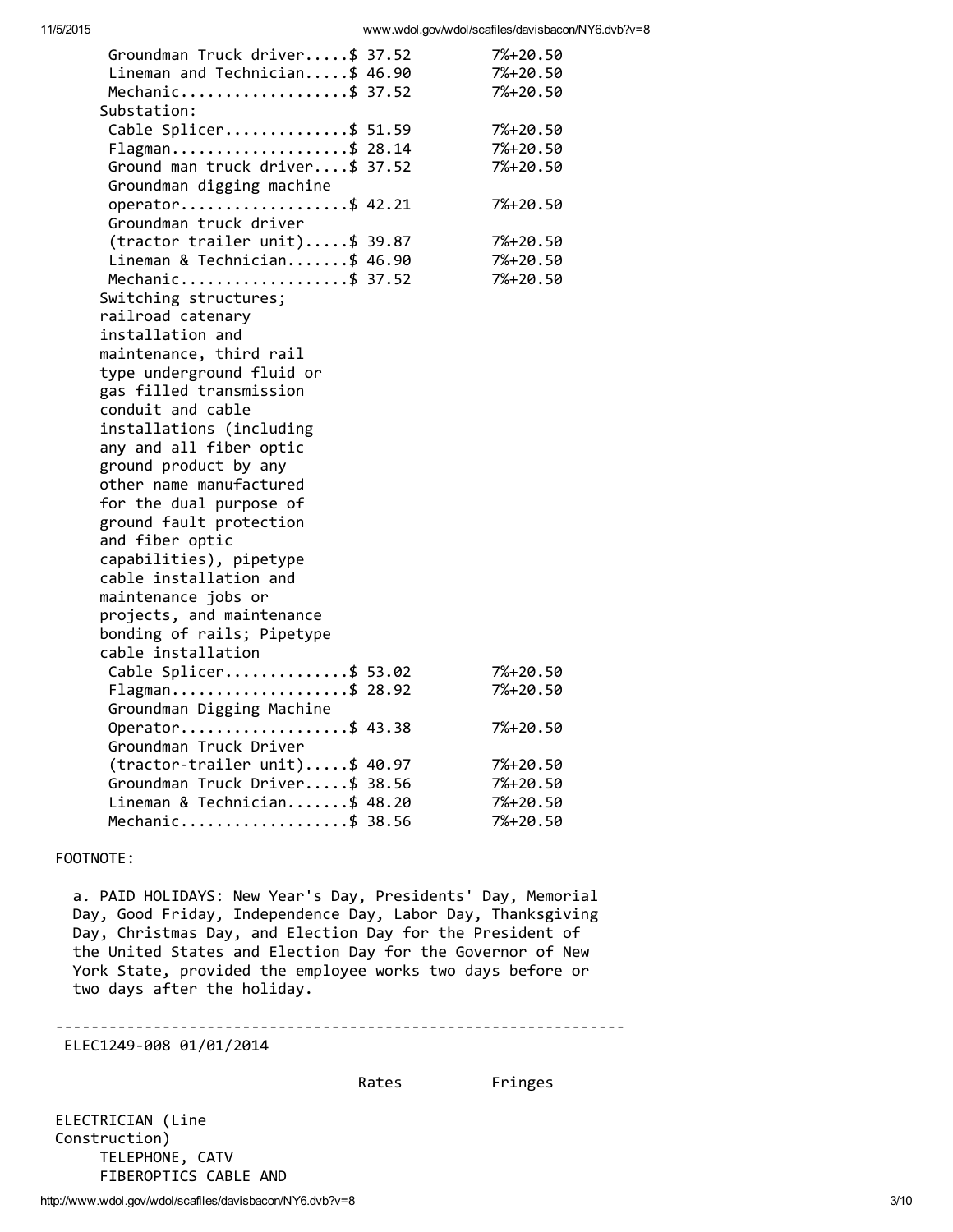| EOUIPMENT                                                                                                                                                                                                                 |                                             |             |
|---------------------------------------------------------------------------------------------------------------------------------------------------------------------------------------------------------------------------|---------------------------------------------|-------------|
| Cable splicer\$ 29.12                                                                                                                                                                                                     |                                             | $3% + 4.43$ |
| Groundman\$ 12.98                                                                                                                                                                                                         |                                             | $3%+4.43$   |
| Installer Repairman-                                                                                                                                                                                                      |                                             |             |
| Teledata                                                                                                                                                                                                                  |                                             |             |
| Lineman/Technician-                                                                                                                                                                                                       |                                             |             |
| Equipment Operator\$ 27.64                                                                                                                                                                                                |                                             | 3%+4.43     |
| Tree Trimmer\$ 22.41 8.30+3%+a                                                                                                                                                                                            |                                             |             |
| a. New Year's Day, President's Day, Good Friday, Decoration<br>Day, Independence Day, Labor Day, Veteran's Day,<br>Thanksgiving Day, Day after Thanksgiving, Christmas Day.<br>ENGI0106-001 07/01/2015<br>HEAVY & HIGHWAY | <u> - - - - - - - - - - - - - - - - - -</u> |             |
|                                                                                                                                                                                                                           |                                             |             |
| Rates                                                                                                                                                                                                                     |                                             | Fringes     |
| Power equipment operators:                                                                                                                                                                                                |                                             |             |
| GROUP 1\$ 38.91                                                                                                                                                                                                           |                                             | $24.40 + a$ |
| $GROUP$ 2\$ 38.00                                                                                                                                                                                                         |                                             | $24.40 + a$ |
| $GROUP$ 3\$ 35.43                                                                                                                                                                                                         |                                             | $24.40 + a$ |
| GROUP 4\$ 42.91                                                                                                                                                                                                           |                                             | $24.40 + a$ |
| GROUP 5\$ 41.91                                                                                                                                                                                                           |                                             | $24.40 + a$ |
| $GROUP 6$ \$ 40.91                                                                                                                                                                                                        |                                             | $24.40 + a$ |
| GROUP 7\$ 40.52                                                                                                                                                                                                           |                                             | $24.40 + a$ |
| POWER EQUIPMENT OPERATOR CLASSIFICATIONS (HEAVY & HIGHWAY):                                                                                                                                                               |                                             |             |

GROUP 1: Asphalt Curb Machine, Self Propelled, Slipform, Automated Concrete Spreader (CMI Type), Automatic Fine Grader, Backhoe (Except Tractor Mounted, Rubber Tired), Backhoe Excavator Full Swing (CAT 212 or similar type), Back Filling Machine, Belt Placer (CMI Type), Blacktop Plant (Automated), Boom truck , Cableway, Caisson Auger, Central Mix Concrete Plant (Automated), Concrete Curb Machine, Self Propelled, Slipform, Concrete Pump, Crane, Cherry Picker, Derricks (steel erection), Dragline, Overhead Crane (Gantry or Straddle type), Pile Driver, Truck Crane, Directional Drilling Machine, Dredge, Dual Drum Paver, Excavator (All Purpose Hydraulically Operated) (Gradall or Similar), Front End Loader ( 4 cu. yd. and Over), Head Tower (Sauerman or Equal), Hoist (Two or Three Drum), Holland Loader, Maintenance Engineer, Mine Hoist, Mucking Machine or Mole Pavement Breaker(SP) Wertgen; PB‐4 and similar type, Power Grader, Profiler (over 105 H.P.) Quad 9, Quarry Master (or equivalent), Scraper, Fireman, Fork Lift, Form Tamper, Grout Pump, Gunite Machine, Hammers (Hydraulic self‐propelled), Hydra‐Spiker, ride‐on, Hydraulic Pump (jacking system), Hydro‐Blaster (Water), Mulching Machine, Oiler, Parapet Concrete or Pavement, Shovel, Side Boom, Slip Form Paver, Tractor Drawn, BeltType Loader, Truck or Trailer Mounted Log , Chipper (Self Feeder), Tug Operator (Manned Rented Equipment Excluded), Tunnel Shovel

GROUP 2: Asphalt Paver, Backhoe (Tractor Mounted, Rubber Tired), Bituminous Recycler Machine, Bituminous Spreader and Mixer, Blacktop Plant (NonAutomated), Blast or Rotary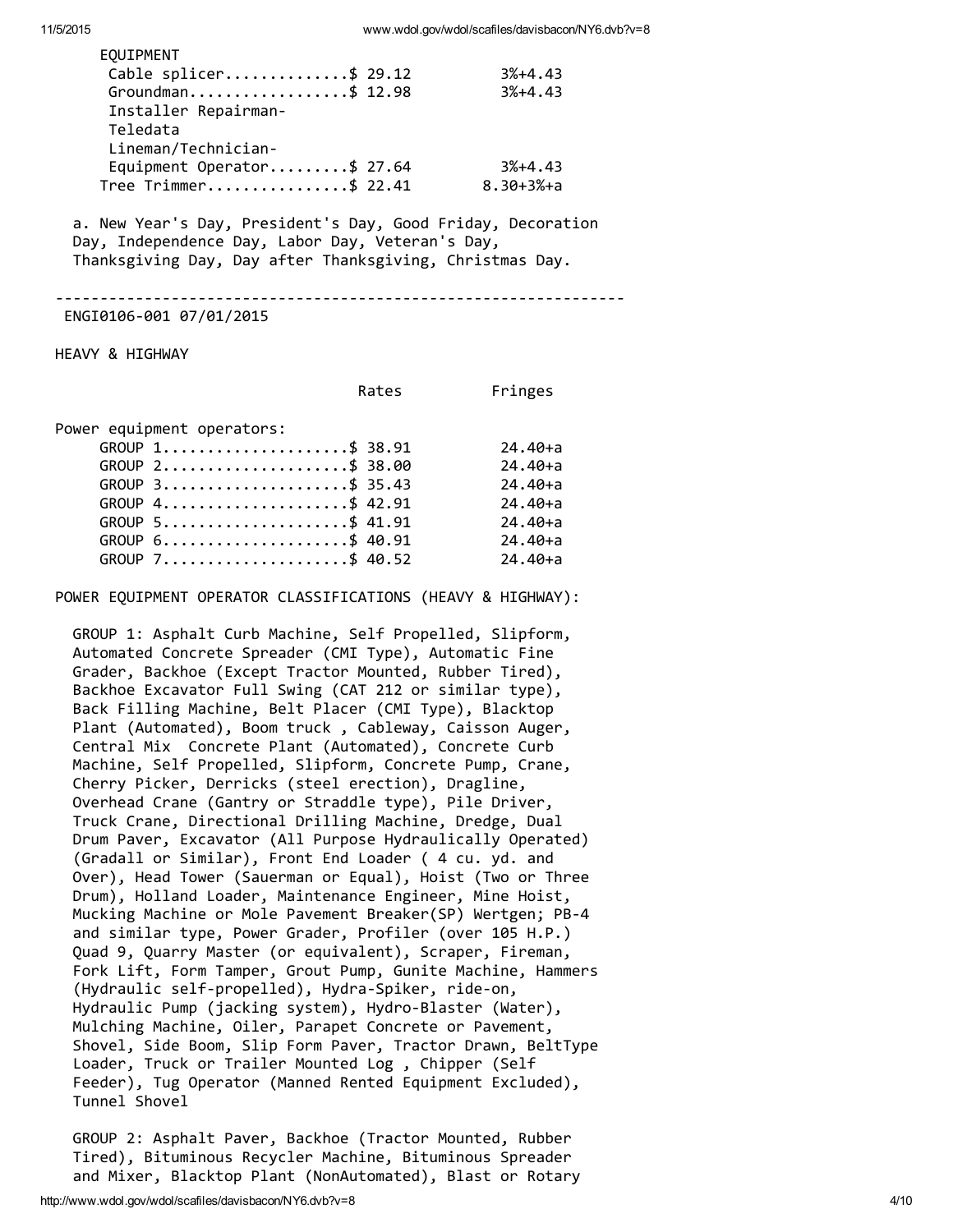Drill (Truck or Tractor Mounted), Boring Machine, Cage Hoist, Central Mix Plant (NonAutomated) and All Concrete Batching Plants, Cherry Picker (5 tons capacity and under), Concrete Paver (Over 16S), Crawler Drill, Self‐contained, Crusher, Diesel Power Unit, Drill Rigs, Tractor Mounted, Front End Loader (Under 4 cu. yd.), Greaseman/Lubrication Engineer, HiPressure Boiler (15 lbs. and over), Hoist (One Drum), Hydro‐Axe, Kolman Plant Loader and Similar Type Loaders, L.C.M. Work Boat Operator, Locomotive Mixer (for stabilized base selfpropelled), Monorail Machine, Plant Engineer, Profiler (105 H.P. and under), Grinder, Post Hole Digger and Post Driver, Power Broom (towed), Power Heaterman, Power Sweeper, Revinius Widener, Roller (Grade and Fill), Scarifier, ride‐on, Shell Winder, Skid steer loader (Bobcat or similar), Span‐Saw, ride‐on, Steam Cleaner, Pug Mill, Pump Crete Ready Mix Concrete Plant Refrigeration Equipment (for soil stabilization)Road Widener, Roller (all above subgrade), Sea Mule, Self‐contained Ride‐on Rock Drill, Excluding Air‐Track Type Drill, Skidder, Tractor with Dozer and/or Pusher, Trencher. Tugger Hoist, Vermeer saw (ride on, any size or type), Winch, Winch Cat

GROUP 3: A Frame Winch Hoist on Truck , Articulated Heavy Hauler, Aggregate Plant, Asphalt or Concrete Grooving, Machine (ride on), Ballast Regulator, Ride‐on Boiler (used in conjunction with production), Bituminous Heater, self-propelled, Boat (powered), Cement and Bin Operator, Compressors, Dust Collectors, Generators, Pumps, Welding Machines, Light Plants, Heaters (hands‐off equipment), Concrete Pavement Spreader and Finisher, Concrete Paver or Mixer (16S and under), Concrete Saw (self-propelled), Conveyor, Deck Hand, Directional Drill Machine Locator, Drill, (Core), Drill, (Well,) Farm Tractor with accessories, Fine Grade Machine, Tamper, ride‐on, Tie Extractor, ride‐on, Tie Handler, ride‐on, Tie Inserter, ride‐on, Tie Spacer, ride‐on, Tire Repair, Track Liner, ride‐on, Tractor, Tractor (with towed accessories), Vibratory Compactor, Vibro Tamp, Well Point

GROUP 4: Tower Cranes

GROUP 5: Cranes 50 tons and over

GROUP 6: Cranes 49 tons and below

GROUP 7: Master Mechanic

FOOTNOTE:

Ironworkers:

a. PAID HOLIDAYS: New Year's Day, Memorial Day, Independence Day, Labor Day, Thanksgiving Day, Christmas Day, Lincoln's Birthday, Washington's Birthday, Good Friday, Columbus Day, November Election Day and Veteran's Day

‐‐‐‐‐‐‐‐‐‐‐‐‐‐‐‐‐‐‐‐‐‐‐‐‐‐‐‐‐‐‐‐‐‐‐‐‐‐‐‐‐‐‐‐‐‐‐‐‐‐‐‐‐‐‐‐‐‐‐‐‐‐‐‐

IRON0012‐002 05/01/2015

Rates Fringes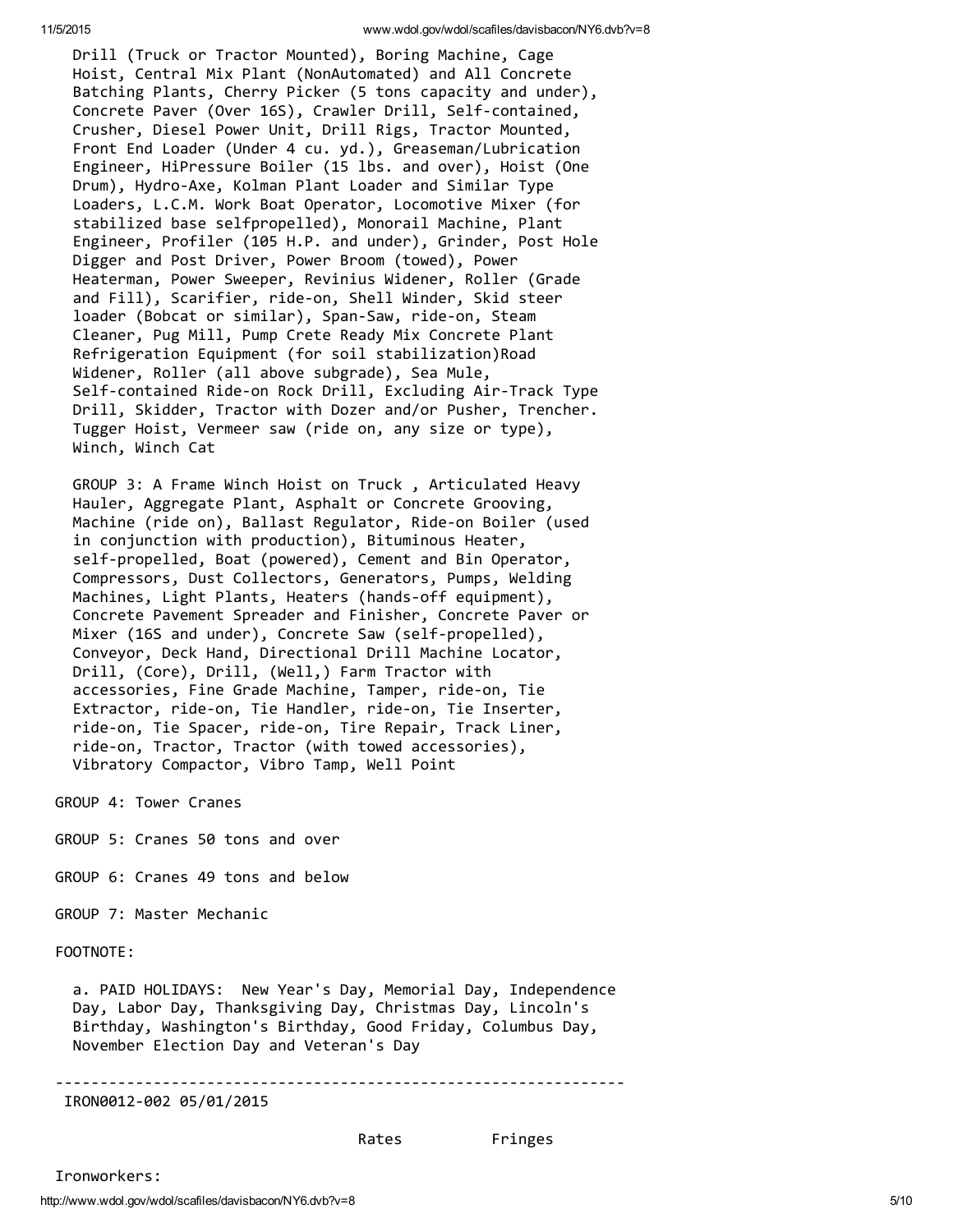#### LABO0186‐004 07/01/2013

HEAVY & HIGHWAY

|           | Rates           | Fringes     |
|-----------|-----------------|-------------|
| Laborers: |                 |             |
|           | GROUP 1\$ 23.59 | $18.23 + a$ |
|           | GROUP 2\$ 23.79 | $18.23 + a$ |
|           | GROUP 3\$ 23.99 | $18.23 + a$ |
|           | GROUP 4\$ 24.19 | $18.23 + a$ |
|           | GROUP 5\$ 25.59 | $18.23 + a$ |

LABORERS CLASSIFICATIONS (HEAVY & HIGHWAY)

GROUP 1. Basic Rate, Flagman Outboard and Hand Boats.

GROUP 2. Bull Float, Chain Saw, Concrete Aggregate Bin, Concrete Bootman, Gin Buggy, Hand or Machine Vibrator, Jack Hammer, Mason Tender, Mortar Mixer Paverment Breaker, Handlers of all Steel Mesh, Small Generators of Laborers' tools, installation of bridge drainage pipe, Pipe Layers, Vibrator type rollers, tamper, Drill doctor, tail or screw operator on asphalt paver, water pump operator (1 1/2" and single diaphragm) nozzle (asphalt, gunite, seeding and sand blasting), Laborers on chain link fence erection, Rock splitter and power unit, pusher type concrete saw and all other gas, electric, oil and air tool operators, Wrecking Labor.

GROUP 3. All rock or drilling machine operators (except quarry master and similar type) Acetylene Torch operator, asphalt raker, powderman.

GROUP 4. Blaster, form setters, stone or granite curb setters.

GROUP 5. Hazardous Waste, Asbestos Abatement and Removal.

#### FOOTNOTE:

a. PAID HOLIDAYS: New Year's Day, Memorial Day, Independence Day, Labor Day, Thanksgiving Day and Christmas Day.

‐‐‐‐‐‐‐‐‐‐‐‐‐‐‐‐‐‐‐‐‐‐‐‐‐‐‐‐‐‐‐‐‐‐‐‐‐‐‐‐‐‐‐‐‐‐‐‐‐‐‐‐‐‐‐‐‐‐‐‐‐‐‐‐

\* PAIN0009‐006 05/01/2015

|                                                                     | Rates | Fringes |
|---------------------------------------------------------------------|-------|---------|
| Painters:<br>Zone #2 All of ESSEX COUNTY<br>Lead Abatement Workers, |       |         |
| Structural Steel\$ 29.00<br>Painters, Drywall                       |       | 12.09   |
| Finishers, Spray\$ 28.00                                            |       | 12.09   |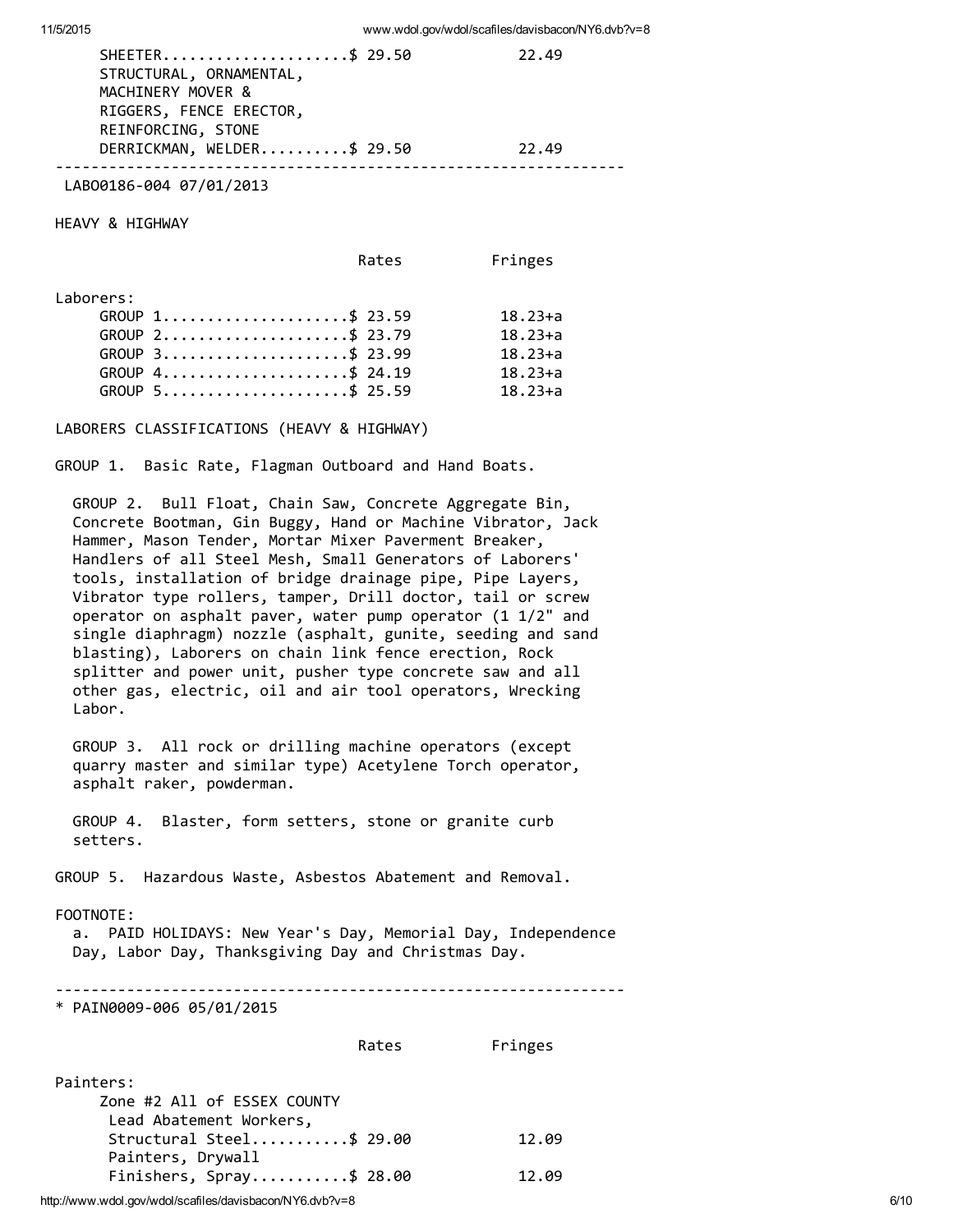| Zone #3 All of CLINTON<br><b>COUNTY</b>                                                                                                                                                                                                                                        |       |                        |  |  |
|--------------------------------------------------------------------------------------------------------------------------------------------------------------------------------------------------------------------------------------------------------------------------------|-------|------------------------|--|--|
| Lead Abtatement Workers,<br>Structural Steel\$ 25.39<br>Painters, Drywall                                                                                                                                                                                                      |       | 14.50                  |  |  |
| Finishers, Spray\$ 24.39                                                                                                                                                                                                                                                       |       | 14.50                  |  |  |
| PAIN0806-003 10/01/2014                                                                                                                                                                                                                                                        |       |                        |  |  |
| <b>CLINTON AND ESSEX COUNTIES</b>                                                                                                                                                                                                                                              |       |                        |  |  |
|                                                                                                                                                                                                                                                                                | Rates | Fringes                |  |  |
| Painters:<br>Structural Steel and Bridge.\$ 48.75                                                                                                                                                                                                                              |       | 35.63                  |  |  |
| PLUM0773-001 05/01/2013                                                                                                                                                                                                                                                        |       |                        |  |  |
|                                                                                                                                                                                                                                                                                | Rates | Fringes                |  |  |
| Plumber and Steamfitter<br>CLINTON COUNTY\$ 32.63<br>ESSEX COUNTY\$ 33.63                                                                                                                                                                                                      |       | 24.55<br>24.55         |  |  |
| SHEE0083-001 06/01/2015                                                                                                                                                                                                                                                        |       |                        |  |  |
|                                                                                                                                                                                                                                                                                | Rates | Fringes                |  |  |
| Sheet metal worker\$ 32.35                                                                                                                                                                                                                                                     |       | 28.05+a                |  |  |
| FOOTNOTE:<br>a. PAID HOLIDAYS: New Year's Day, Memorial Day, Independence<br>Day, Labor Day, Thanksgiving Day, Christmas Day. If any of<br>these holidays fall on a Saturday or Sunday, either the<br>preceding Friday or following Monday will be observed as<br>the holiday. |       |                        |  |  |
| TEAM0687-003 06/01/2014                                                                                                                                                                                                                                                        |       |                        |  |  |
|                                                                                                                                                                                                                                                                                | Rates | Fringes                |  |  |
| Truck drivers:<br>HEAVY & HIGHWAY<br>CONSTRUCTION<br>GROUP 1:\$ 23.37<br>$GROUP$ 2:\$ 23.44                                                                                                                                                                                    |       | $23.37+a$<br>$23.37+a$ |  |  |
| FOOTNOTE:                                                                                                                                                                                                                                                                      |       |                        |  |  |
| PAID HOLIDAYS: New Year's Day, Memorial Day,<br>а.<br>Independence Day, Labor Day, Thanksgiving Day, Christmas<br>Day, provided the employee has worked the day before and                                                                                                     |       |                        |  |  |

#### TRUCK DRIVER CLASSIFICATIONS

the day after the holiday.

GROUP 1: Pick‐ups, panel trucks, flatboy materials trucks (straight jobs), single axle dump trucks, dumpsters and receivers, greasers, truck tireman, parts chaser, tandems and batch trucks, mechanics, semi trailer, lowboy trucks,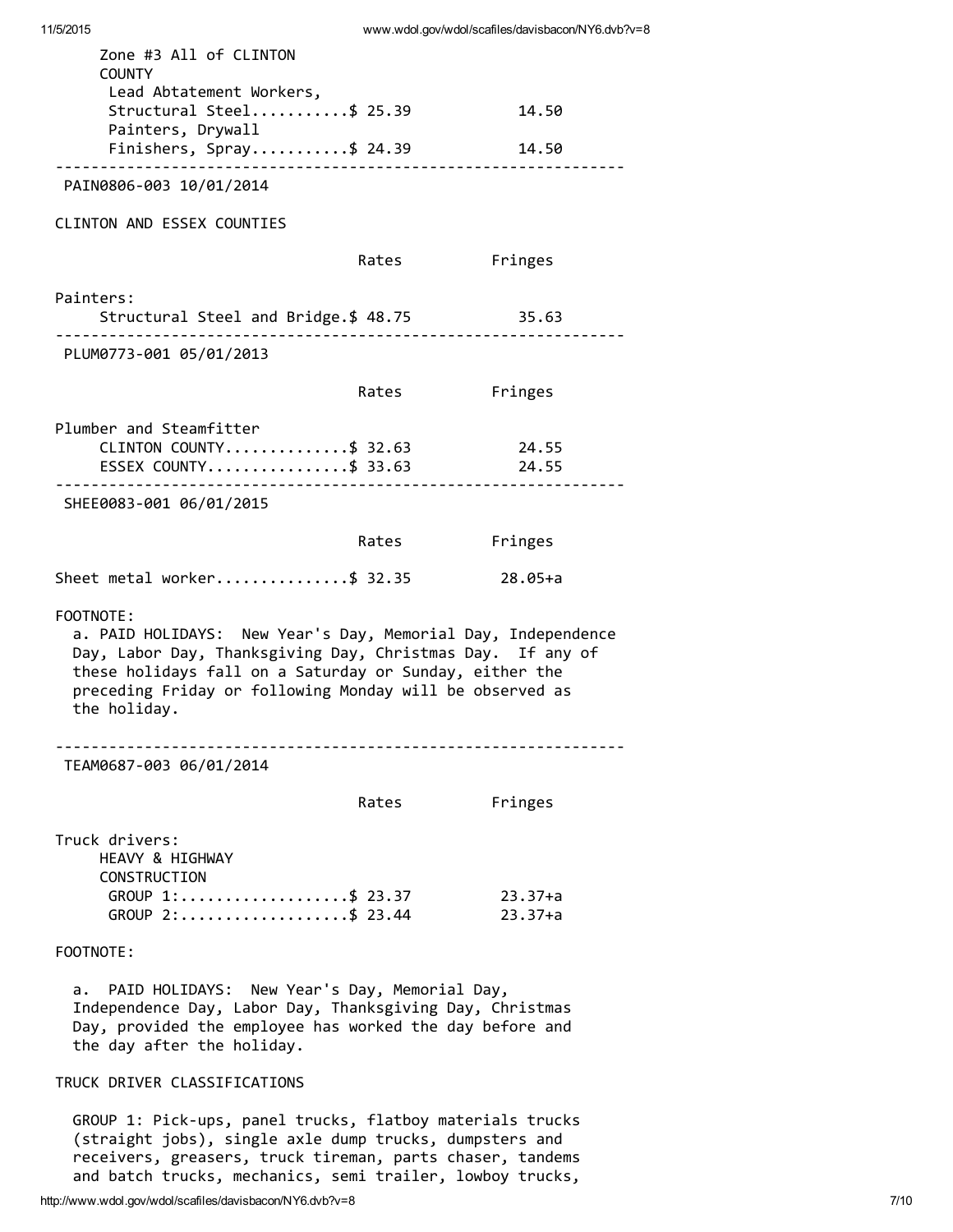asphalt distributor trucks and agitator, mixer trucks and dumpcrete type vehicles, truck mechanic, fuel truck and bus

GROUP 2: Specialized earth moving equipment ‐ euclid type or similar off-highway equipment, where not self-loaded, straddle (ross) carrier, self-contained concrete unit, off highway tandem back dump, twin engine equipment and double hitched equipment where not self loaded

‐‐‐‐‐‐‐‐‐‐‐‐‐‐‐‐‐‐‐‐‐‐‐‐‐‐‐‐‐‐‐‐‐‐‐‐‐‐‐‐‐‐‐‐‐‐‐‐‐‐‐‐‐‐‐‐‐‐‐‐‐‐‐‐

WELDERS ‐ Receive rate prescribed for craft performing operation to which welding is incidental.

================================================================

Unlisted classifications needed for work not included within the scope of the classifications listed may be added after award only as provided in the labor standards contract clauses (29CFR 5.5 (a) (1) (ii)).

‐‐‐‐‐‐‐‐‐‐‐‐‐‐‐‐‐‐‐‐‐‐‐‐‐‐‐‐‐‐‐‐‐‐‐‐‐‐‐‐‐‐‐‐‐‐‐‐‐‐‐‐‐‐‐‐‐‐‐‐‐‐‐‐

The body of each wage determination lists the classification and wage rates that have been found to be prevailing for the cited type(s) of construction in the area covered by the wage determination. The classifications are listed in alphabetical order of "identifiers" that indicate whether the particular rate is a union rate (current union negotiated rate for local), a survey rate (weighted average rate) or a union average rate (weighted union average rate).

#### Union Rate Identifiers

A four letter classification abbreviation identifier enclosed in dotted lines beginning with characters other than "SU" or "UAVG" denotes that the union classification and rate were prevailing for that classification in the survey. Example: PLUM0198‐005 07/01/2014. PLUM is an abbreviation identifier of the union which prevailed in the survey for this classification, which in this example would be Plumbers. 0198 indicates the local union number or district council number where applicable, i.e., Plumbers Local 0198. The next number, 005 in the example, is an internal number used in processing the wage determination. 07/01/2014 is the effective date of the most current negotiated rate, which in this example is July 1, 2014.

Union prevailing wage rates are updated to reflect all rate changes in the collective bargaining agreement (CBA) governing this classification and rate.

#### Survey Rate Identifiers

Classifications listed under the "SU" identifier indicate that no one rate prevailed for this classification in the survey and the published rate is derived by computing a weighted average rate based on all the rates reported in the survey for that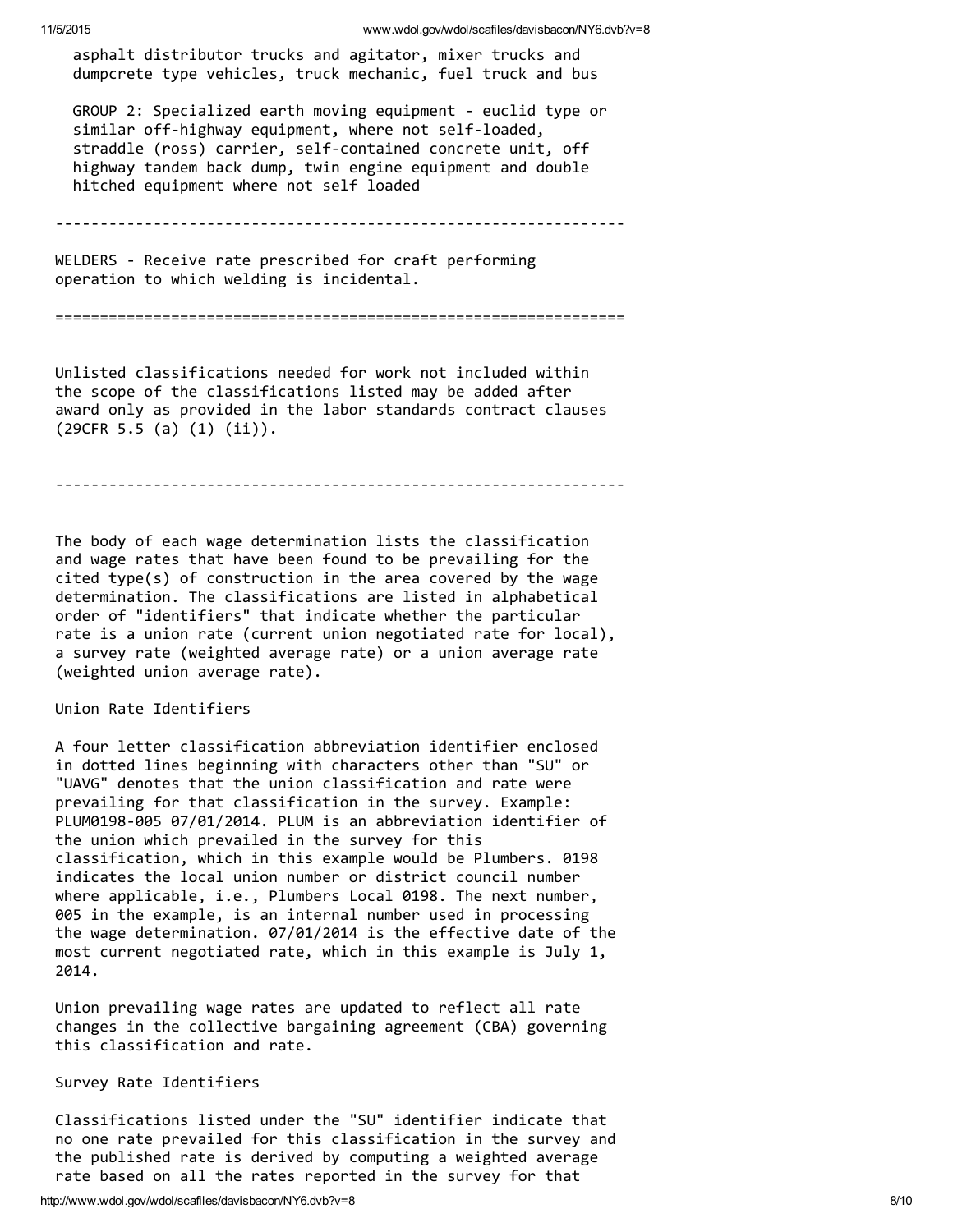classification. As this weighted average rate includes all rates reported in the survey, it may include both union and non‐union rates. Example: SULA2012‐007 5/13/2014. SU indicates the rates are survey rates based on a weighted average calculation of rates and are not majority rates. LA indicates the State of Louisiana. 2012 is the year of survey on which these classifications and rates are based. The next number, 007 in the example, is an internal number used in producing the wage determination. 5/13/2014 indicates the survey completion date for the classifications and rates under that identifier.

Survey wage rates are not updated and remain in effect until a new survey is conducted.

Union Average Rate Identifiers

Classification(s) listed under the UAVG identifier indicate that no single majority rate prevailed for those classifications; however, 100% of the data reported for the classifications was union data. EXAMPLE: UAVG‐OH‐0010 08/29/2014. UAVG indicates that the rate is a weighted union average rate. OH indicates the state. The next number, 0010 in the example, is an internal number used in producing the wage determination. 08/29/2014 indicates the survey completion date for the classifications and rates under that identifier.

A UAVG rate will be updated once a year, usually in January of each year, to reflect a weighted average of the current negotiated/CBA rate of the union locals from which the rate is based.

‐‐‐‐‐‐‐‐‐‐‐‐‐‐‐‐‐‐‐‐‐‐‐‐‐‐‐‐‐‐‐‐‐‐‐‐‐‐‐‐‐‐‐‐‐‐‐‐‐‐‐‐‐‐‐‐‐‐‐‐‐‐‐‐

#### WAGE DETERMINATION APPEALS PROCESS

1.) Has there been an initial decision in the matter? This can be:

- \* an existing published wage determination
- \* a survey underlying a wage determination
- \* a Wage and Hour Division letter setting forth a position on a wage determination matter
- \* a conformance (additional classification and rate) ruling

On survey related matters, initial contact, including requests for summaries of surveys, should be with the Wage and Hour Regional Office for the area in which the survey was conducted because those Regional Offices have responsibility for the Davis‐Bacon survey program. If the response from this initial contact is not satisfactory, then the process described in 2.) and 3.) should be followed.

With regard to any other matter not yet ripe for the formal process described here, initial contact should be with the Branch of Construction Wage Determinations. Write to:

> Branch of Construction Wage Determinations Wage and Hour Division U.S. Department of Labor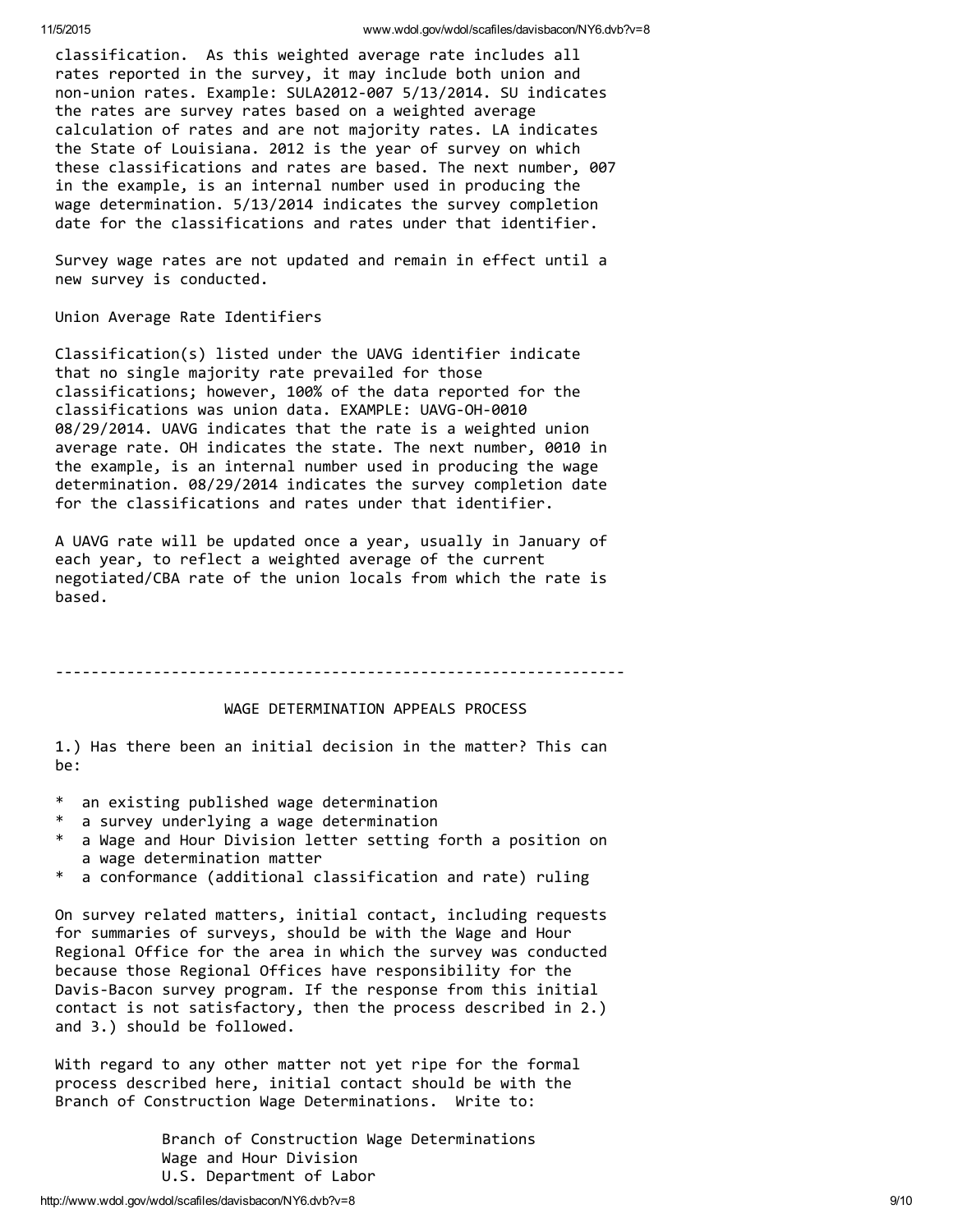200 Constitution Avenue, N.W. Washington, DC 20210

2.) If the answer to the question in 1.) is yes, then an interested party (those affected by the action) can request review and reconsideration from the Wage and Hour Administrator (See 29 CFR Part 1.8 and 29 CFR Part 7). Write to:

> Wage and Hour Administrator U.S. Department of Labor 200 Constitution Avenue, N.W. Washington, DC 20210

The request should be accompanied by a full statement of the interested party's position and by any information (wage payment data, project description, area practice material, etc.) that the requestor considers relevant to the issue.

3.) If the decision of the Administrator is not favorable, an interested party may appeal directly to the Administrative Review Board (formerly the Wage Appeals Board). Write to:

> Administrative Review Board U.S. Department of Labor 200 Constitution Avenue, N.W. Washington, DC 20210

4.) All decisions by the Administrative Review Board are final.

================================================================

END OF GENERAL DECISION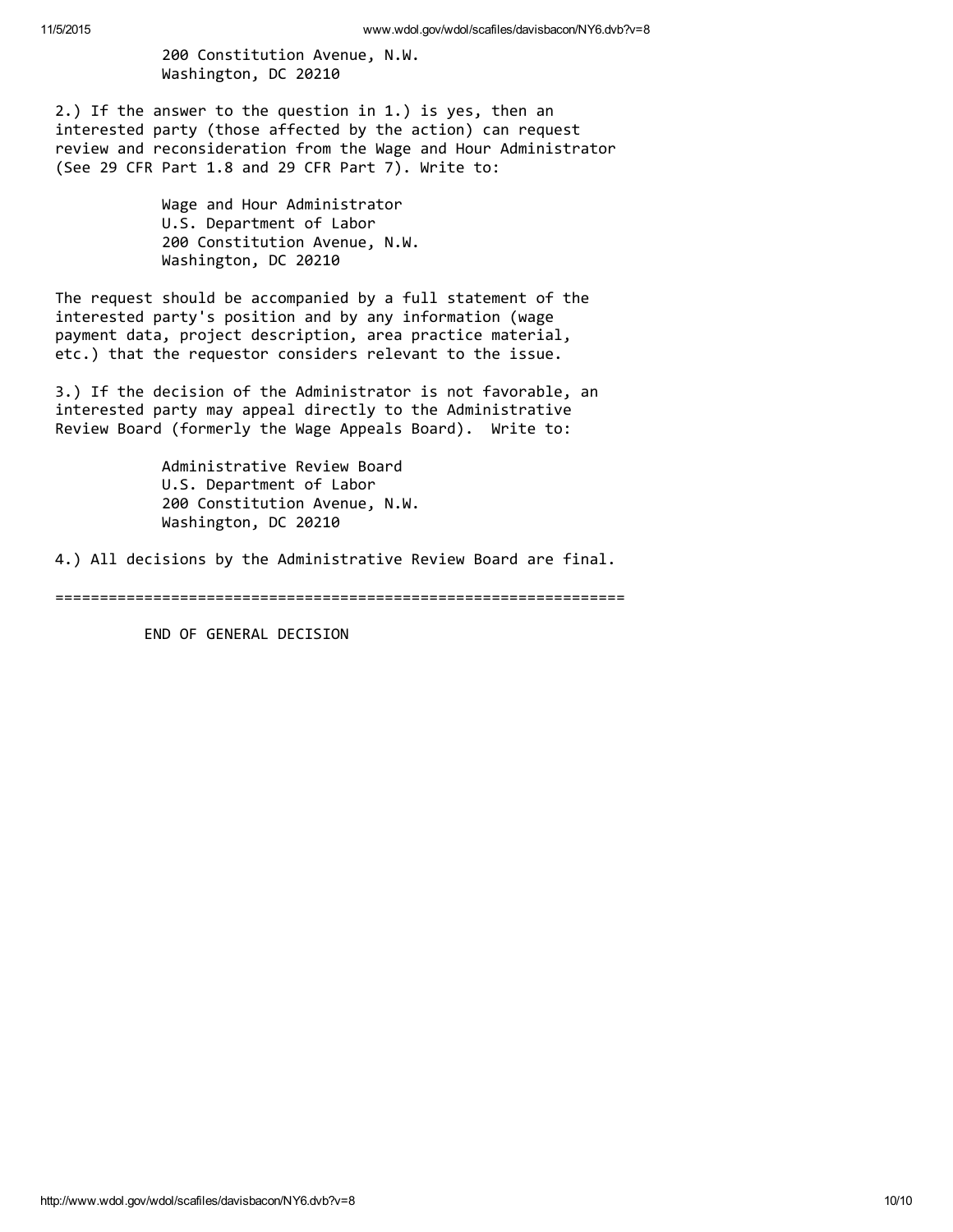## 29 CFR 5.5 - Contract provisions and related matters.

# **Section Number:** 5.5 **Section Name:** Contract provisions and related matters.

 (a) The Agency head shall cause or require the contracting officer to insert in full in any contract in excess of \$2,000 which is entered into for the actual construction, alteration and/or repair, including painting and decorating, of a public building or public work, or building or work financed in whole or in part from Federal funds or in accordance with guarantees of a Federal agency or financed from funds obtained by pledge of any contract of a Federal agency to make a loan, grant or annual contribution (except where a different meaning is expressly indicated), and which is subject to the labor standards provisions of any of the acts listed in Sec. 5.1, the following clauses (or any modifications thereof to meet the particular needs of the agency, Provided, That such modifications are first approved by the Department of Labor):

 (1) Minimum wages. (i) All laborers and mechanics employed or working upon the site of the work (or under the United States Housing Act of 1937 or under the Housing Act of 1949 in the construction or development of the project), will be paid unconditionally and not less often than once a week, and without subsequent deduction or rebate on any account (except such payroll deductions as are permitted by regulations issued by the Secretary of Labor under the Copeland Act (29 CFR part 3)), the full amount of wages and bona fide fringe benefits (or cash equivalents thereof) due at time of payment computed at rates not less than those contained in the wage determination of the Secretary of Labor which is attached hereto and made a part hereof, regardless of any contractual relationship which may be alleged to exist between the contractor and such laborers and mechanics.

Contributions made or costs reasonably anticipated for bona fide fringe benefits under section 1(b)(2) of the Davis-Bacon Act on behalf of laborers or mechanics are considered wages paid to such laborers or mechanics, subject to the provisions of paragraph  $(a)(1)(iv)$  of this section; also, regular contributions made or costs incurred for more than a weekly period (but not less often than quarterly) under plans, funds, or programs which cover the particular weekly period, are deemed to be constructively made or incurred during such weekly period. Such laborers and mechanics shall be paid the appropriate wage rate and fringe benefits on the wage determination for the classification of work actually performed, without regard to skill, except as provided in Sec. 5.5(a)(4). Laborers or mechanics performing work in more than one classification may be compensated at the rate specified for each classification for the time actually worked therein: Provided, That the employer's payroll records accurately set forth the time spent in each classification in which work is performed. The wage determination (including any additional classification and wage rates conformed under paragraph  $(a)(1)(ii)$  of this section) and the Davis-Bacon poster (WH-1321) shall be posted at all times by the contractor and its subcontractors at the site of the work in a prominent and accessible place where it can be easily seen by the workers.

 (ii)(A) The contracting officer shall require that any class of laborers or mechanics, including helpers, which is not listed in the wage determination and which is to be employed under the contract shall be classified in conformance with the wage determination. The contracting officer shall approve an additional classification and wage rate and fringe benefits therefore only when the following criteria have been met:

 (1) The work to be performed by the classification requested is not performed by a classification in the wage determination; and

(2) The classification is utilized in the area by the construction industry; and

 (3) The proposed wage rate, including any bona fide fringe benefits, bears a reasonable relationship to the wage rates contained in the wage determination.

 (B) If the contractor and the laborers and mechanics to be employed in the classification (if known), or their representatives, and the contracting officer agree on the classification and wage rate (including the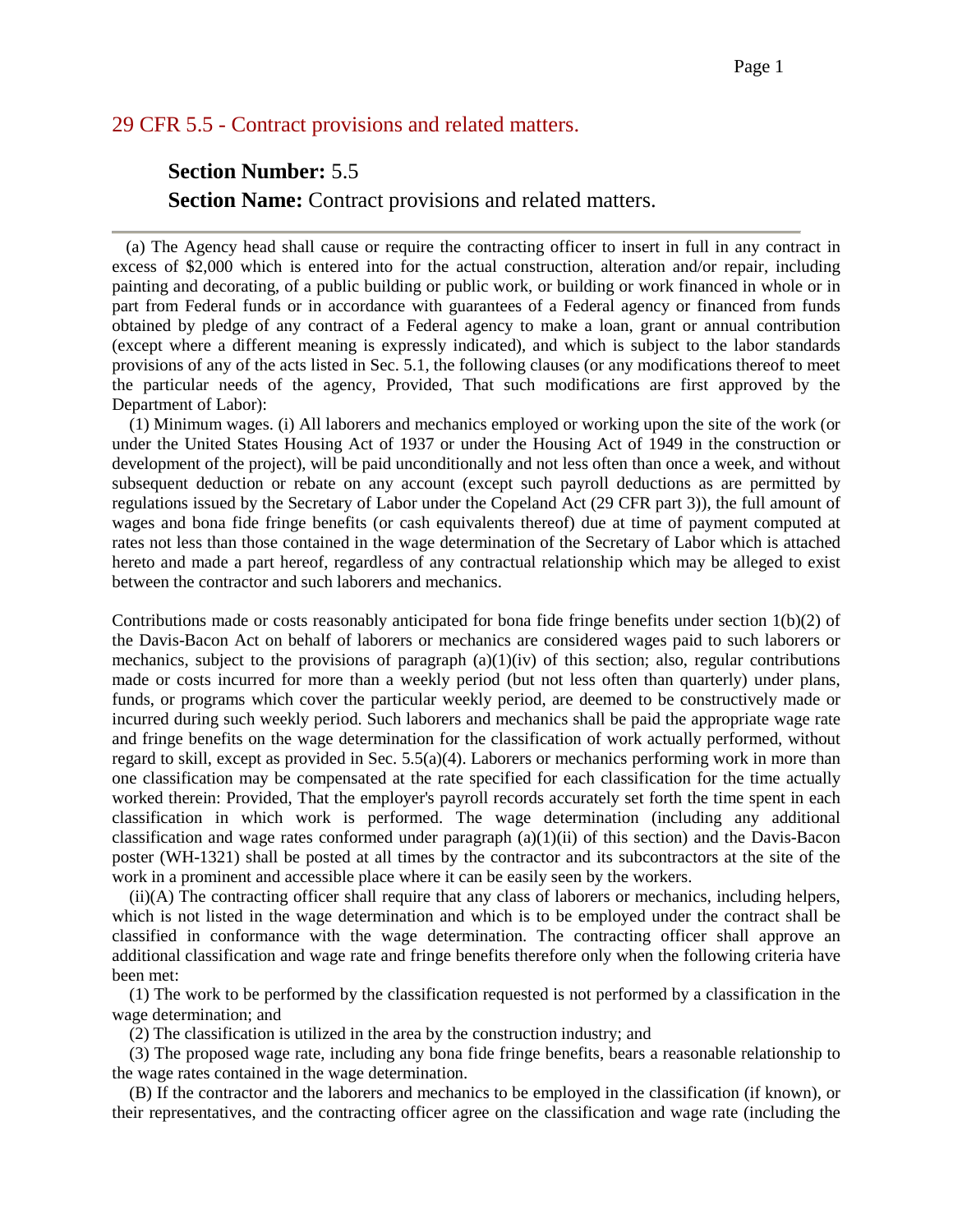amount designated for fringe benefits where appropriate), a report of the action taken shall be sent by the contracting officer to the Administrator of the Wage and Hour Division, Employment Standards Administration, U.S. Department of Labor, Washington, DC 20210. The

Administrator, or an authorized representative, will approve, modify, or disapprove every additional classification action within 30 days of receipt and so advise the contracting officer or will notify the contracting officer within the 30-day period that additional time is necessary.

 (C) In the event the contractor, the laborers or mechanics to be employed in the classification or their representatives, and the contracting officer do not agree on the proposed classification and wage rate (including the amount designated for fringe benefits, where appropriate), the contracting officer shall refer the questions, including the views of all interested parties and the recommendation of the contracting officer, to the Administrator for determination. The Administrator, or an authorized representative, will issue a determination within 30 days of receipt and so advise the contracting officer or will notify the contracting officer within the 30-day period that additional time is necessary.

 (D) The wage rate (including fringe benefits where appropriate) determined pursuant to paragraphs  $(a)(1)(ii)$  (B) or (C) of this section, shall be paid to all workers performing work in the classification under this contract from the first day on which work is performed in the classification.

 (iii) Whenever the minimum wage rate prescribed in the contract for a class of laborers or mechanics includes a fringe benefit which is not expressed as an hourly rate, the contractor shall either pay the benefit as stated in the wage determination or shall pay another bona fide fringe benefit or an hourly cash equivalent thereof.

 (iv) If the contractor does not make payments to a trustee or other third person, the contractor may consider as part of the wages of any laborer or mechanic the amount of any costs reasonably anticipated in providing bona fide fringe benefits under a plan or program, Provided,

That the Secretary of Labor has found, upon the written request of the contractor, that the applicable standards of the Davis-Bacon Act have been met. The Secretary of Labor may require the contractor to set aside in a separate account assets for the meeting of obligations under the plan or program.

 (2) Withholding. The (write in name of Federal Agency or the loan or grant recipient) shall upon its own action or upon written request of an authorized representative of the Department of Labor withhold or cause to be withheld from the contractor under this contract or any other Federal contract with the same prime contractor, or any other federally-assisted contract subject to Davis-Bacon prevailing wage requirements, which is held by the same prime contractor, so much of the accrued payments or advances as may be considered necessary to pay laborers and mechanics, including apprentices, trainees, and helpers, employed by the contractor or any subcontractor the full amount of wages required by the contract. In the event of failure to pay any laborer or mechanic, including any apprentice, trainee, or helper, employed or working on the site of the work (or under the United States Housing Act of 1937 or under the Housing Act of 1949 in the construction or development of the project), all or part of the wages required by the contract, the (Agency) may, after written notice to the contractor, sponsor, applicant, or owner, take such action as may be necessary to cause the suspension of any further payment, advance, or guarantee of funds until such violations have ceased.

 (3) Payrolls and basic records. (i) Payrolls and basic records relating thereto shall be maintained by the contractor during the course of the work and preserved for a period of three years thereafter for all laborers and mechanics working at the site of the work (or under the United States Housing Act of 1937, or under the Housing Act of 1949, in the construction or development of the project). Such records shall contain the name, address, and social security number of each such worker, his or her correct classification, hourly rates of wages paid (including rates of contributions or costs anticipated for bona fide fringe benefits or cash equivalents thereof of the types described in section  $1(b)(2)(B)$  of the Davis-Bacon Act), daily and weekly number of hours worked, deductions made and actual wages paid. Whenever the Secretary of Labor has found under 29 CFR  $5.5(a)(1)(iv)$  that the wages of any laborer or mechanic include the amount of any costs reasonably anticipated in providing benefits under a plan or program described in section 1(b)(2)(B) of the Davis-Bacon Act, the contractor shall maintain records which show that the commitment to provide such benefits is enforceable, that the plan or program is financially responsible, and that the plan or program has been communicated in writing to the laborers or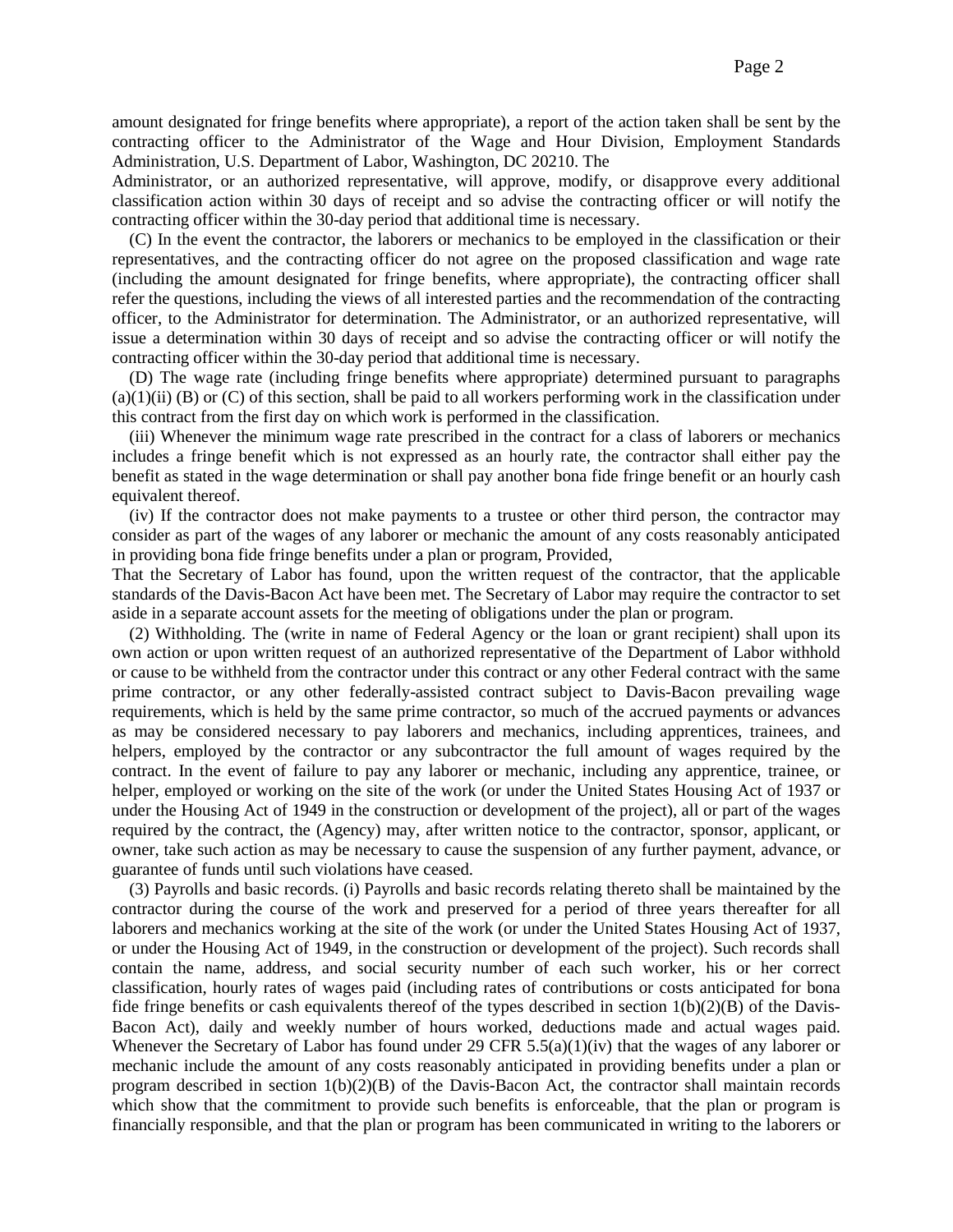mechanics affected, and records which show the costs anticipated or the actual cost incurred in providing such benefits. Contractors employing apprentices or trainees under approved programs shall maintain written evidence of the registration of apprenticeship programs and certification of trainee programs, the registration of the apprentices and trainees, and the ratios and wage rates prescribed in the applicable programs.

 (ii)(A) The contractor shall submit weekly for each week in which any contract work is performed a copy of all payrolls to the (write in name of appropriate federal agency) if the agency is a party to the contract, but if the agency is not such a party, the contractor will submit the payrolls to the applicant, sponsor, or owner, as the case may be, for transmission to the (write in name of agency). The payrolls submitted shall set out accurately and completely all of the information required to be maintained under 29 CFR 5.5(a)(3)(i), except that full social security numbers and home addresses shall not be included on weekly transmittals. Instead the payrolls shall only need to include an individually identifying number for each employee (e.g., the last four digits of the employee's social security number). The required weekly payroll information may be submitted in any form desired. Optional Form WH-347 is available for this purpose from the Wage and Hour Division Web site at <http://www.dol.gov/esa/whd/forms/wh347instr.htm> or its successor site. The prime contractor is responsible for the submission of copies of payrolls by all subcontractors. Contractors and subcontractors shall maintain the full social security number and current address of each covered worker, and shall provide them upon request to the (write in name of appropriate federal agency) if the agency is a party to the contract, but if the agency is not such a party, the contractor will submit them to the applicant, sponsor, or owner, as the case may be, for transmission to the (write in name of agency), the contractor, or the Wage and Hour Division of the Department of Labor for purposes of an investigation or audit of compliance with prevailing wage requirements. It is not a violation of this section for a prime contractor to require a subcontractor to provide addresses and social security numbers to the prime contractor for its own records, without weekly submission to the sponsoring government agency (or the applicant, sponsor, or owner).

 (B) Each payroll submitted shall be accompanied by a ``Statement of Compliance,'' signed by the contractor or subcontractor or his or her agent who pays or supervises the payment of the persons employed under the contract and shall certify the following:

 (1) That the payroll for the payroll period contains the information required to be provided under Sec. 5.5 (a)(3)(ii) of Regulations, 29 CFR part 5, the appropriate information is being maintained under Sec. 5.5 (a)(3)(i) of Regulations, 29 CFR part 5, and that such information is correct and complete;

 (2) That each laborer or mechanic (including each helper, apprentice, and trainee) employed on the contract during the payroll period has been paid the full weekly wages earned, without rebate, either directly or indirectly, and that no deductions have been made either directly or indirectly from the full wages earned, other than permissible deductions as set forth in Regulations, 29 CFR part 3;

 (3) That each laborer or mechanic has been paid not less than the applicable wage rates and fringe benefits or cash equivalents for the classification of work performed, as specified in the applicable wage determination incorporated into the contract.

 (C) The weekly submission of a properly executed certification set forth on the reverse side of Optional Form WH-347 shall satisfy the requirement for submission of the ``Statement of Compliance'' required by paragraph  $(a)(3)(ii)(B)$  of this section.

 (D) The falsification of any of the above certifications may subject the contractor or subcontractor to civil or criminal prosecution under section 1001 of title 18 and section 231 of title 31 of the United States Code.

(iii) The contractor or subcontractor shall make the records required under paragraph  $(a)(3)(i)$  of this section available for inspection, copying, or transcription by authorized representatives of the (write the name of the agency) or the Department of Labor, and shall permit such representatives to interview employees during working hours on the job. If the contractor or subcontractor fails to submit the required records or to make them available, the Federal agency may, after written notice to the contractor, sponsor, applicant, or owner, take such action as may be necessary to cause the suspension of any further payment,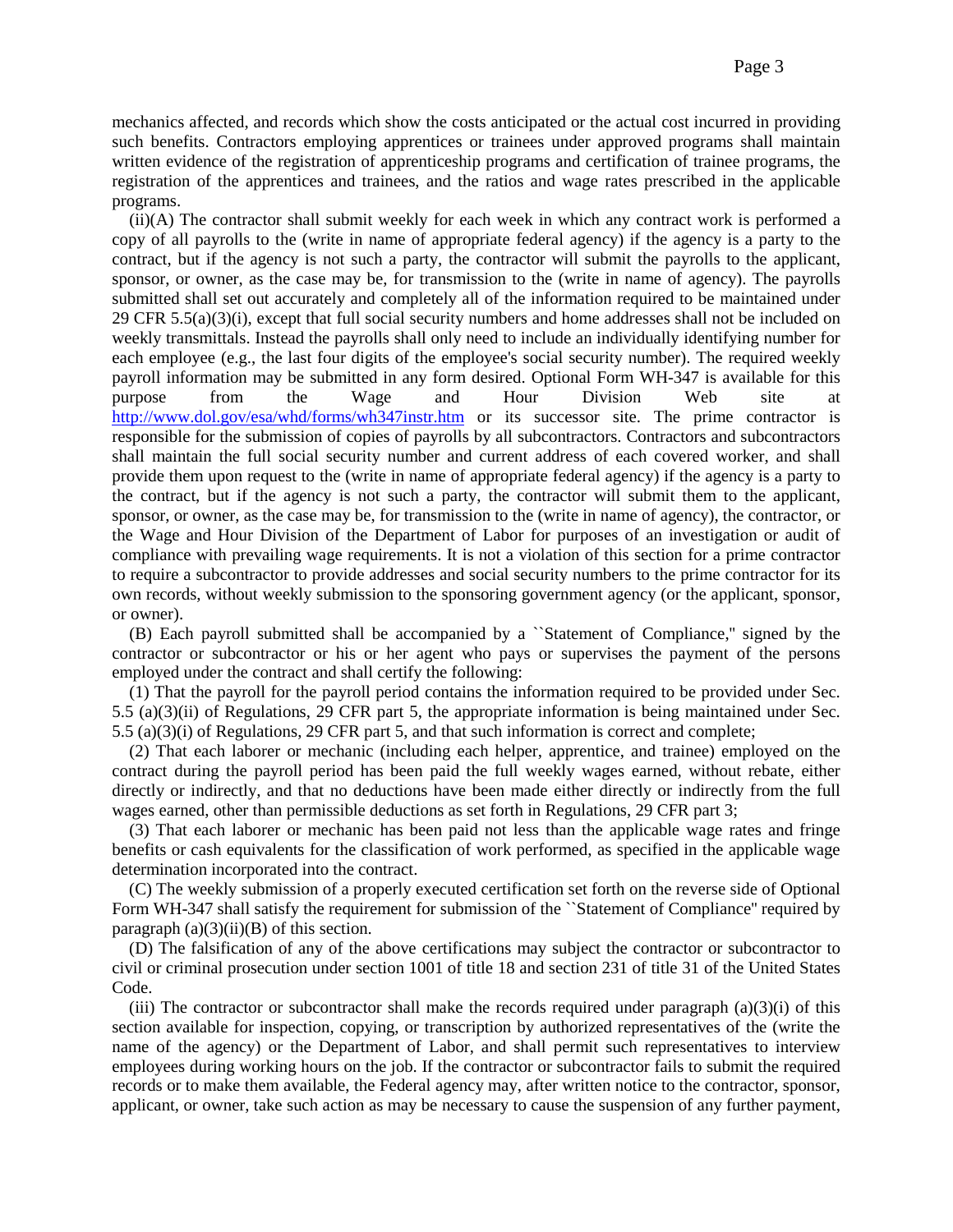advance, or guarantee of funds. Furthermore, failure to submit the required records upon request or to make such records available may be grounds for debarment action pursuant to 29 CFR 5.12.

 (4) Apprentices and trainees--(i) Apprentices. Apprentices will be permitted to work at less than the predetermined rate for the work they performed when they are employed pursuant to and individually registered in a bona fide apprenticeship program registered with the U.S. Department of Labor, Employment and Training Administration, Office of Apprenticeship Training, Employer and Labor Services, or with a State Apprenticeship Agency recognized by the Office, or if a person is employed in his or her first 90 days of probationary employment as an apprentice in such an apprenticeship program, who is not individually registered in the program, but who has been certified by the Office of Apprenticeship Training, Employer and Labor Services or a State Apprenticeship Agency (where appropriate) to be eligible for probationary employment as an apprentice. The allowable ratio of apprentices to journeymen on the job site in any craft classification shall not be greater than the ratio permitted to the contractor as to the entire work force under the registered program. Any worker listed on a payroll at an apprentice wage rate, who is not registered or otherwise employed as stated above, shall be paid not less than the applicable wage rate on the wage determination for the classification of work actually performed. In addition, any apprentice performing work on the job site in excess of the ratio permitted under the registered program shall be paid not less than the applicable wage rate on the wage determination for the work actually performed. Where a contractor is performing construction on a project in a locality other than that in which its program is registered, the ratios and wage rates (expressed in percentages of the journeyman's hourly rate) specified in the contractor's or subcontractor's registered program shall be observed. Every apprentice must be paid at not less than the rate specified in the registered program for the apprentice's level of progress, expressed as a percentage of the journeymen hourly rate specified in the applicable wage determination. Apprentices shall be paid fringe benefits in accordance with the provisions of the apprenticeship program. If the apprenticeship program does not specify fringe benefits, apprentices must be paid the full amount of fringe benefits listed on the wage determination for the applicable classification. If the Administrator determines that a different practice prevails for the applicable apprentice classification, fringes shall be paid in accordance with that determination. In the event the Office of Apprenticeship Training, Employer and Labor Services, or a State Apprenticeship Agency recognized by the Office, withdraws approval of an apprenticeship program, the contractor will no longer be permitted to utilize apprentices at less than the applicable predetermined rate for the work performed until an acceptable program is approved.

 (ii) Trainees. Except as provided in 29 CFR 5.16, trainees will not be permitted to work at less than the predetermined rate for the work performed unless they are employed pursuant to and individually registered in a program which has received prior approval, evidenced by formal certification by the U.S. Department of Labor, Employment and Training Administration. The ratio of trainees to journeymen on the job site shall not be greater than permitted under the plan approved by the Employment and Training Administration. Every trainee must be paid at not less than the rate specified in the approved program for the trainee's level of progress, expressed as a percentage of the journeyman hourly rate specified in the applicable wage determination. Trainees shall be paid fringe benefits in accordance with the provisions of the trainee program. If the trainee program does not mention fringe benefits, trainees shall be paid the full amount of fringe benefits listed on the wage determination unless the Administrator of the Wage and Hour Division determines that there is an apprenticeship program associated with the corresponding journeyman wage rate on the wage determination which provides for less than full fringe benefits for apprentices. Any employee listed on the payroll at a trainee rate who is not registered and participating in a training plan approved by the Employment and Training Administration shall be paid not less than the applicable wage rate on the wage determination for the classification of work actually performed. In addition, any trainee performing work on the job site in excess of the ratio permitted under the registered program shall be paid not less than the applicable wage rate on the wage determination for the work actually performed. In the event the Employment and Training Administration withdraws approval of a training program, the contractor will no longer be permitted to utilize trainees at less than the applicable predetermined rate for the work performed until an acceptable program is approved.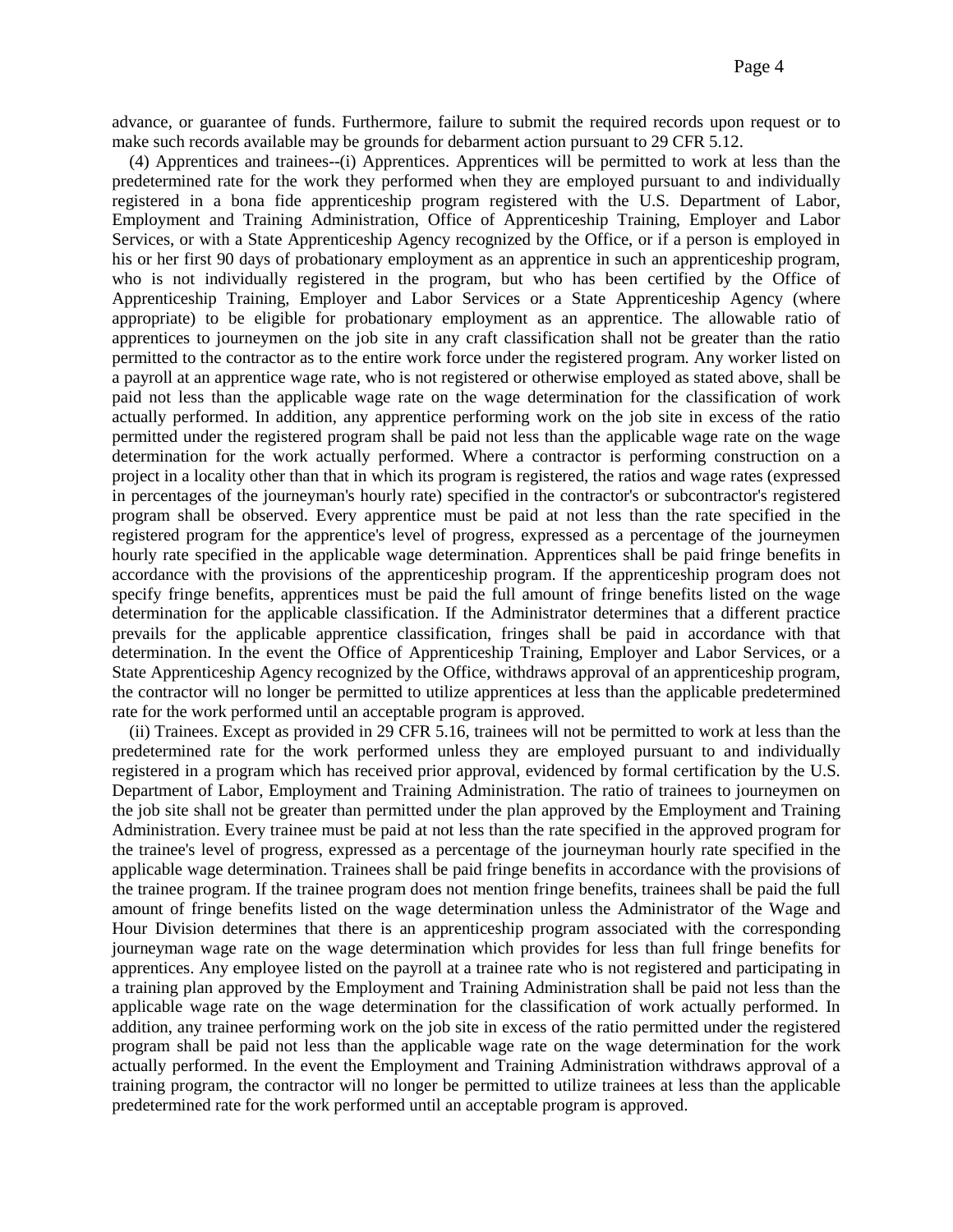(iii) Equal employment opportunity. The utilization of apprentices, trainees and journeymen under this part shall be in conformity with the equal employment opportunity requirements of Executive Order 11246, as amended, and 29 CFR part 30.

 (5) Compliance with Copeland Act requirements. The contractor shall comply with the requirements of 29 CFR part 3, which are incorporated by reference in this contract.

 (6) Subcontracts. The contractor or subcontractor shall insert in any subcontracts the clauses contained in 29 CFR  $5.5(a)(1)$  through (10) and such other clauses as the (write in the name of the Federal agency) may by appropriate instructions require, and also a clause requiring the subcontractors to include these clauses in any lower tier subcontracts. The prime contractor shall be responsible for the compliance by any subcontractor or lower tier subcontractor with all the contract clauses in 29 CFR 5.5.

 (7) Contract termination: debarment. A breach of the contract clauses in 29 CFR 5.5 may be grounds for termination of the contract, and for debarment as a contractor and a subcontractor as provided in 29 CFR 5.12.

 (8) Compliance with Davis-Bacon and Related Act requirements. All rulings and interpretations of the Davis-Bacon and Related Acts contained in 29 CFR parts 1, 3, and 5 are herein incorporated by reference in this contract.

 (9) Disputes concerning labor standards. Disputes arising out of the labor standards provisions of this contract shall not be subject to the general disputes clause of this contract. Such disputes shall be resolved in accordance with the procedures of the Department of Labor set forth in 29 CFR parts 5, 6, and 7. Disputes within the meaning of this clause include disputes between the contractor (or any of its subcontractors) and the contracting agency, the U.S. Department of Labor, or the employees or their representatives.

 (10) Certification of eligibility. (i) By entering into this contract, the contractor certifies that neither it (nor he or she) nor any person or firm who has an interest in the contractor's firm is a person or firm ineligible to be awarded Government contracts by virtue of section 3(a) of the Davis-Bacon Act or 29 CFR 5.12(a)(1).

 (ii) No part of this contract shall be subcontracted to any person or firm ineligible for award of a Government contract by virtue of section  $3(a)$  of the Davis-Bacon Act or 29 CFR 5.12(a)(1).

(iii) The penalty for making false statements is prescribed in the

U.S. Criminal Code, 18 U.S.C. 1001.

 (b) Contract Work Hours and Safety Standards Act. The Agency Head shall cause or require the contracting officer to insert the following clauses set forth in paragraphs  $(b)(1)$ ,  $(2)$ ,  $(3)$ , and  $(4)$  of this section in full in any contract in an amount in excess of \$100,000 and subject to the overtime provisions of the Contract Work Hours and Safety Standards Act. These clauses shall be inserted in addition to the clauses required by Sec. 5.5(a) or 4.6 of part 4 of this title. As used in this paragraph, the terms laborers and mechanics include watchmen and guards.

 (1) Overtime requirements. No contractor or subcontractor contracting for any part of the contract work which may require or involve the employment of laborers or mechanics shall require or permit any such laborer or mechanic in any workweek in which he or she is employed on such work to work in excess of forty hours in such workweek unless such laborer or mechanic receives compensation at a rate not less than one and one-half times the basic rate of pay for all hours worked in excess of forty hours in such workweek.

 (2) Violation; liability for unpaid wages; liquidated damages. In the event of any violation of the clause set forth in paragraph (b)(1) of this section the contractor and any subcontractor responsible therefore shall be liable for the unpaid wages. In addition, such contractor and subcontractor shall be liable to the United States (in the case of work done under contract for the District of Columbia or a territory, to such District or to such territory), for liquidated damages. Such liquidated damages shall be computed with respect to each individual laborer or mechanic, including watchmen and guards, employed in violation of the clause set forth in paragraph (b)(1) of this section, in the sum of \$10 for each calendar day on which such individual was required or permitted to work in excess of the standard workweek of forty hours without payment of the overtime wages required by the clause set forth in paragraph (b)(1) of this section.